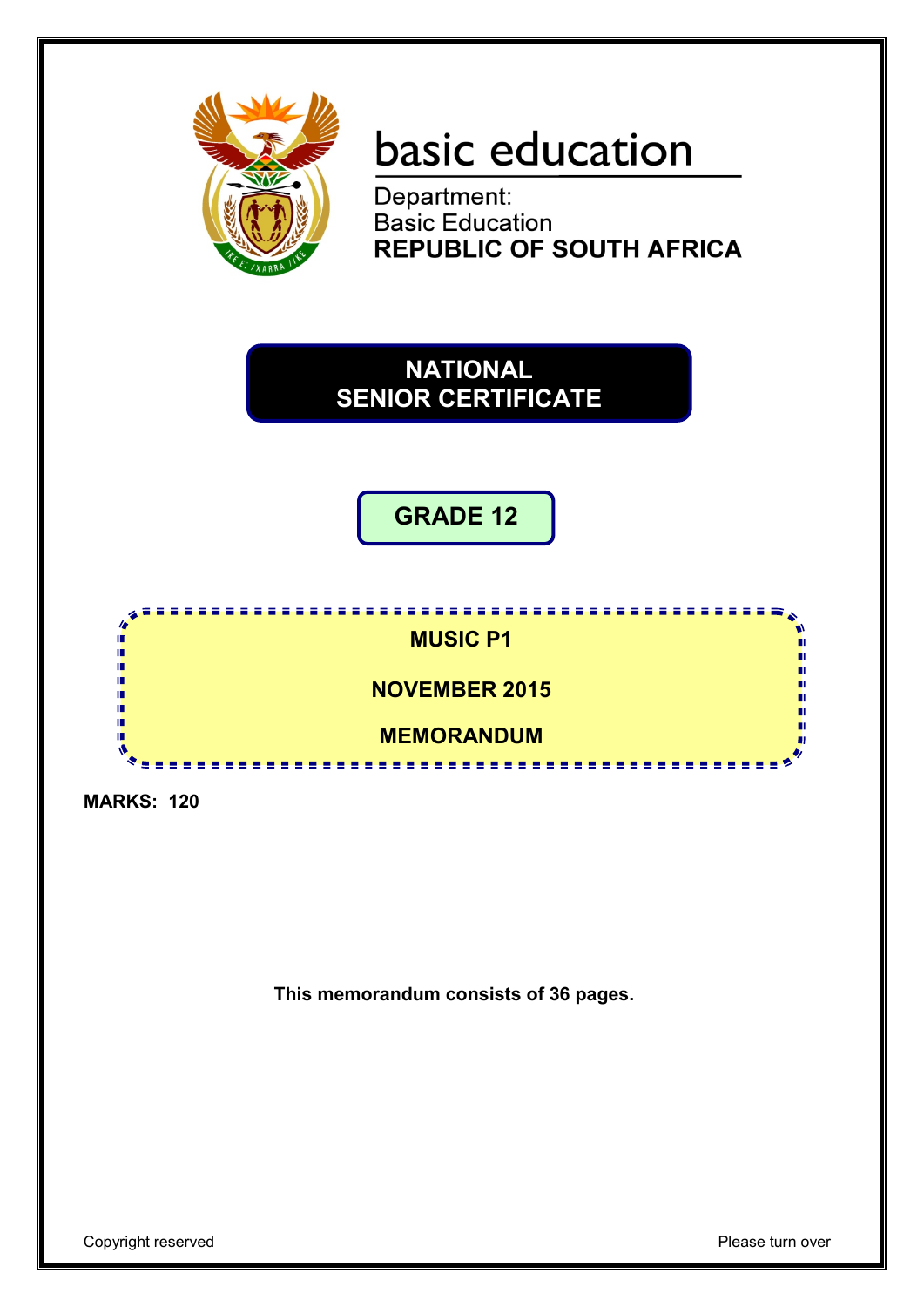# **INSTRUCTIONS AND INFORMATION**

- 1. This question paper consists of FIVE sections, namely SECTIONS A, B, C, D and E.
- 2. SECTIONS A and B are compulsory.
- 3. SECTION C: WESTERN ART MUSIC (WAM), SECTION D: JAZZ and SECTION E: INDIGENOUS AFRICAN MUSIC (IAM) are choice questions. Answer only ONE of these sections (SECTION C or D or E).
- 4. Write all music notation in SECTION A in pencil and all written text in blue or black ink on this question paper.
- 5. Answer SECTION B and SECTION C or D or E in blue or black ink in the ANSWER BOOK provided.
- 6. Number the questions correctly according to the numbering system used in this question paper.
- 7. The last page of this question paper is manuscript paper intended for rough work. Candidates may remove this page.
- 8. Candidates may NOT have access to any musical instrument for the duration of this examination.
- 9. Write neatly and legibly.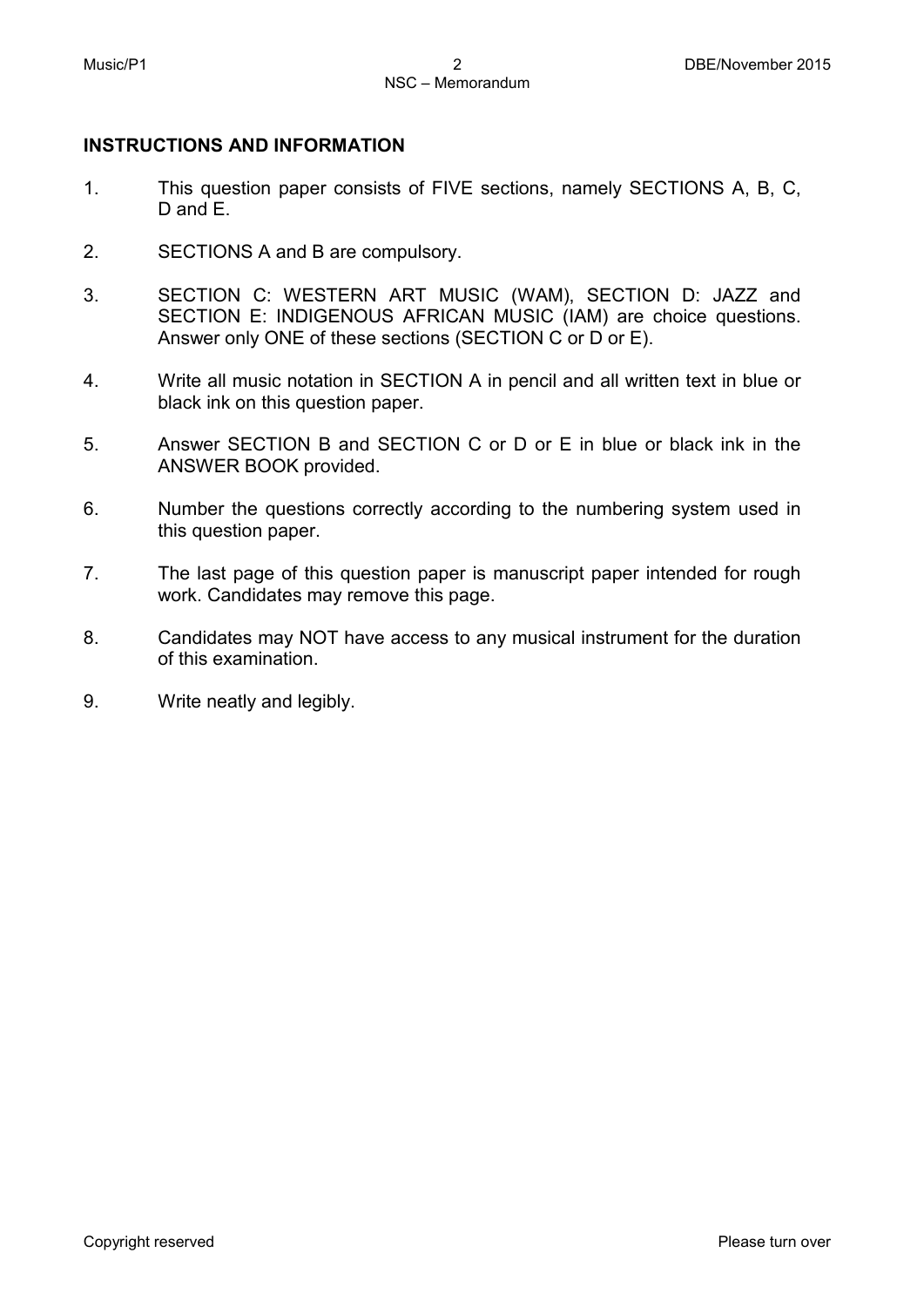# **MARKING GRID**

| <b>SECTION</b>                    | <b>QUESTION</b>         | <b>MARKS</b> | <b>MARKER</b> | <b>MODERATOR</b> |  |  |  |  |
|-----------------------------------|-------------------------|--------------|---------------|------------------|--|--|--|--|
| <b>THEORY OF MUSIC</b><br>A:      | $\mathbf{1}$            | 20           |               |                  |  |  |  |  |
| (COMPULSORY)                      | $\overline{2}$          | 15           |               |                  |  |  |  |  |
|                                   | 3                       | 10           |               |                  |  |  |  |  |
|                                   | $\overline{\mathbf{4}}$ | 15           |               |                  |  |  |  |  |
|                                   | <b>SUBTOTAL</b>         | 60           |               |                  |  |  |  |  |
| <b>AND</b>                        |                         |              |               |                  |  |  |  |  |
| <b>B: GENERAL</b><br>(COMPULSORY) | 5                       | 20           |               |                  |  |  |  |  |
|                                   | <b>SUBTOTAL</b>         | 20           |               |                  |  |  |  |  |
|                                   | <b>AND</b>              |              |               |                  |  |  |  |  |
| C: WAM                            | 6                       | 10           |               |                  |  |  |  |  |
|                                   | $\overline{7}$          | 5            |               |                  |  |  |  |  |
|                                   | 8                       | 5            |               |                  |  |  |  |  |
|                                   | 9                       | 5            |               |                  |  |  |  |  |
|                                   | 10                      | 15           |               |                  |  |  |  |  |
|                                   | <b>SUBTOTAL</b>         | 40           |               |                  |  |  |  |  |
|                                   |                         | <b>OR</b>    |               |                  |  |  |  |  |
| D: JAZZ                           | 11                      | 10           |               |                  |  |  |  |  |
|                                   | 12                      | 5            |               |                  |  |  |  |  |
|                                   | 13                      | 5            |               |                  |  |  |  |  |
|                                   | 14                      | 5            |               |                  |  |  |  |  |
|                                   | 15                      | 15           |               |                  |  |  |  |  |
|                                   | <b>SUBTOTAL</b>         | 40           |               |                  |  |  |  |  |
|                                   |                         | <b>OR</b>    |               |                  |  |  |  |  |
| E: IAM                            | 16                      | 10           |               |                  |  |  |  |  |
|                                   | 17                      | 5            |               |                  |  |  |  |  |
|                                   | 18                      | 5            |               |                  |  |  |  |  |
|                                   | 19                      | 5            |               |                  |  |  |  |  |
|                                   | 20                      | 15           |               |                  |  |  |  |  |
|                                   | <b>SUBTOTAL</b>         | 40           |               |                  |  |  |  |  |
|                                   | <b>GRAND TOTAL</b>      | 120          |               |                  |  |  |  |  |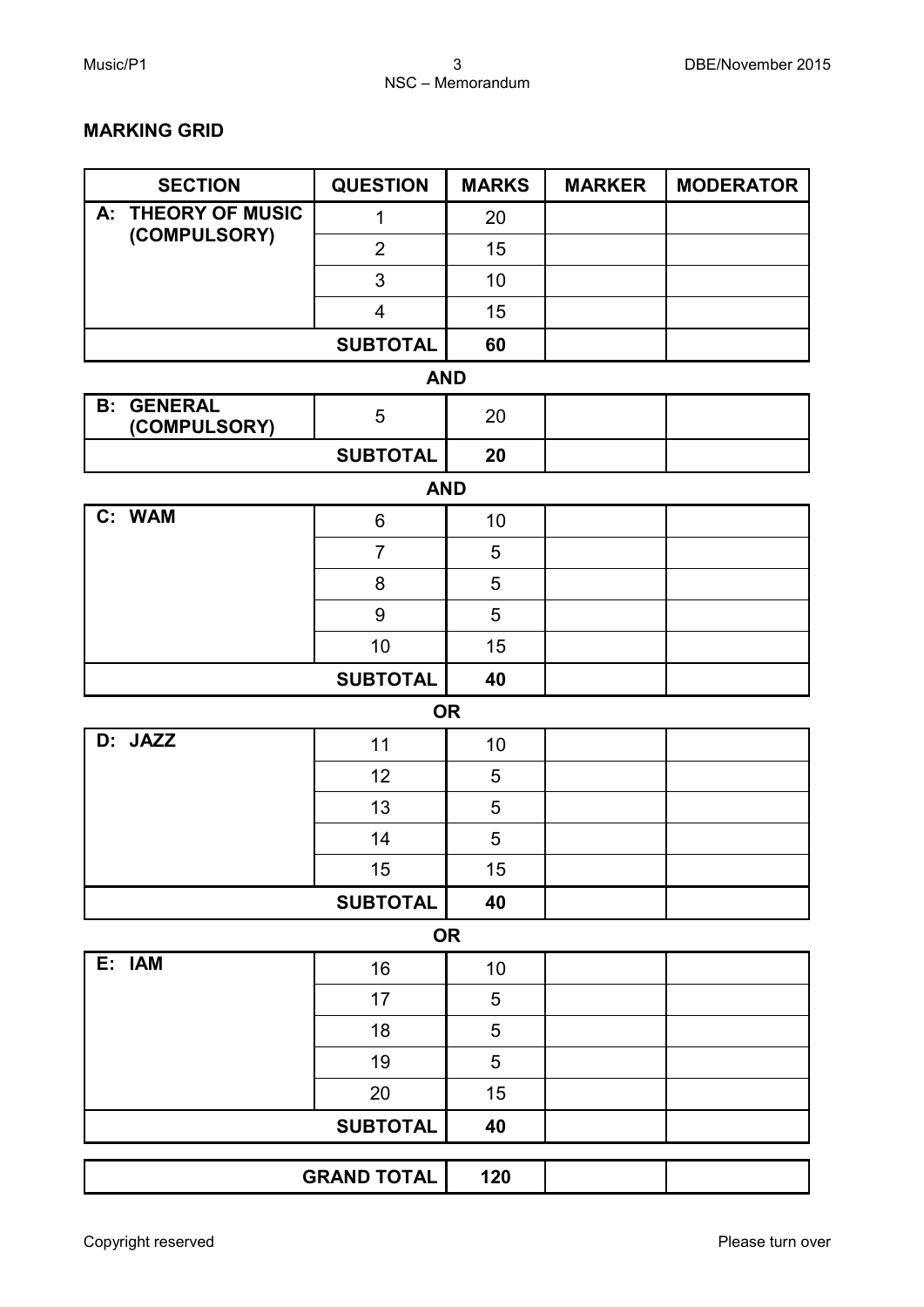# **SECTION A: THEORY OF MUSIC (COMPULSORY) (90 minutes)**

**Answer QUESTION 1 AND QUESTION 2.1 OR 2.2 AND QUESTION 3.1 OR 3.2 AND QUESTION 4.1 OR 4.2.**

Answer the questions in the spaces provided on this question paper.

# **QUESTION 1 (25 minutes)**

Study the extract below and answer the questions that follow.

# **CHARLIE IS MY DARLING**





1.1 Name the main key of this piece.

# **Answer:**

C minor

*C minor = 1 mark* (1)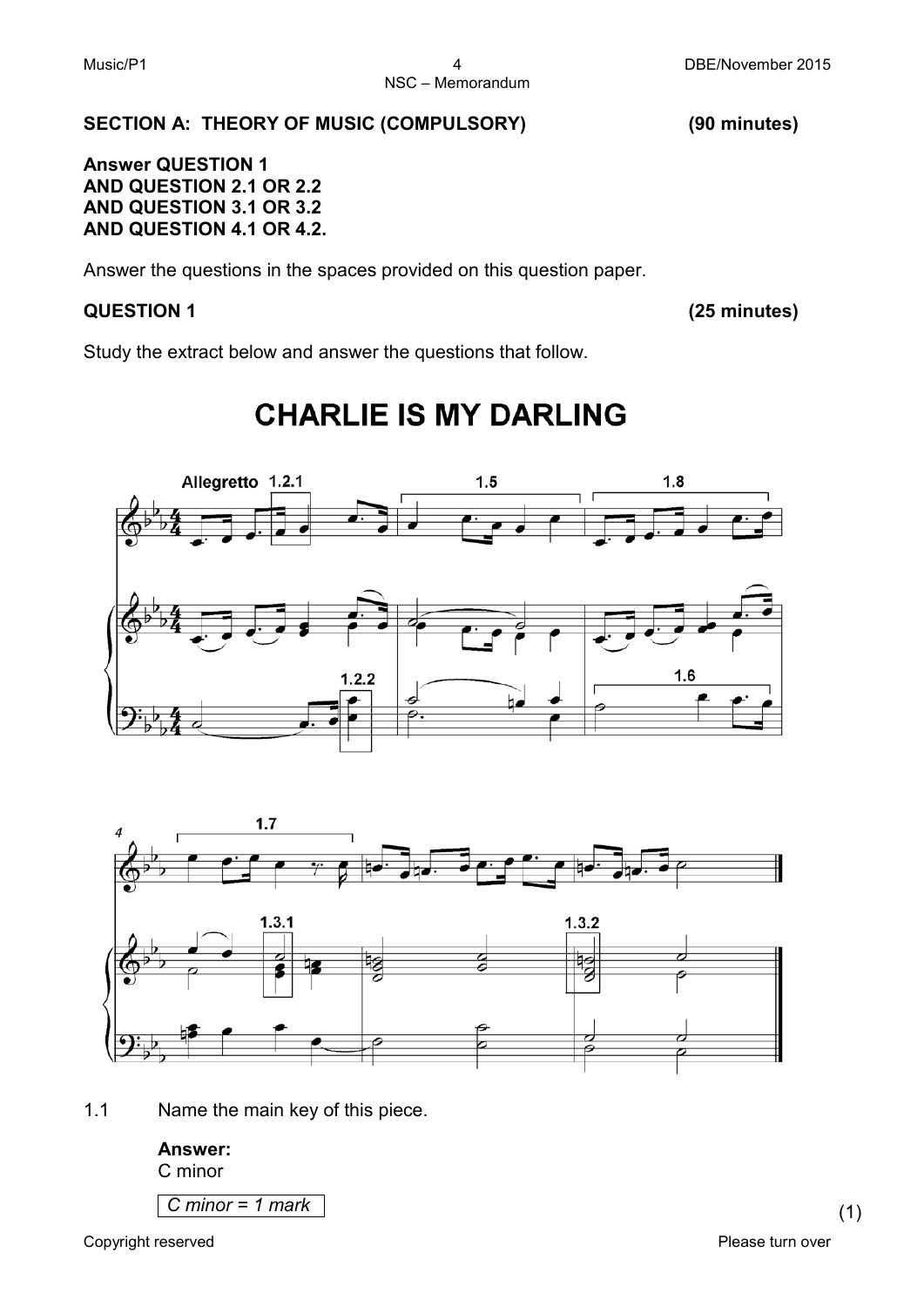1.2 Name the intervals at **1.2.1** and **1.2.2** according to type and distance, for example Perfect  $5<sup>th</sup>$ .

#### **Answer:**

1.2.1: Major 2nd 1.2.2: Major  $6<sup>th</sup>$ 

*Major 2nd Major 6th = 1 mark = 1 mark (No mark for 2nd or 6th only)*

(2)

1.3 Name the triads at **1.3.1** and **1.3.2** according to type and inversion, for example Major, second inversion. (Consider only the notes in the block.)

# **Answer:**

1.3.1 Minor – first inversion 1.3.2 Diminished – first inversion

| Minor             | = $\frac{1}{2}$ mark |
|-------------------|----------------------|
|                   |                      |
| First inversion   | = $\frac{1}{2}$ mark |
|                   |                      |
| <b>Diminished</b> | = $\frac{1}{2}$ mark |
|                   |                      |
| First inversion   | = $\frac{1}{2}$ mark |
|                   |                      |

1.4 Circle the last FOUR notes (tetrachord) of an ascending melodic minor scale on the score.

# **Answer:**



1.5 Transpose bar 2 of the solo part a major second higher. Add a new key signature.

**Answer:**



*Correct key signature Notation If key signature is wrong, but sound of transposition is correct (no enharmonics) = 1 mark = ½ mark per beat = 2 marks = 2 marks*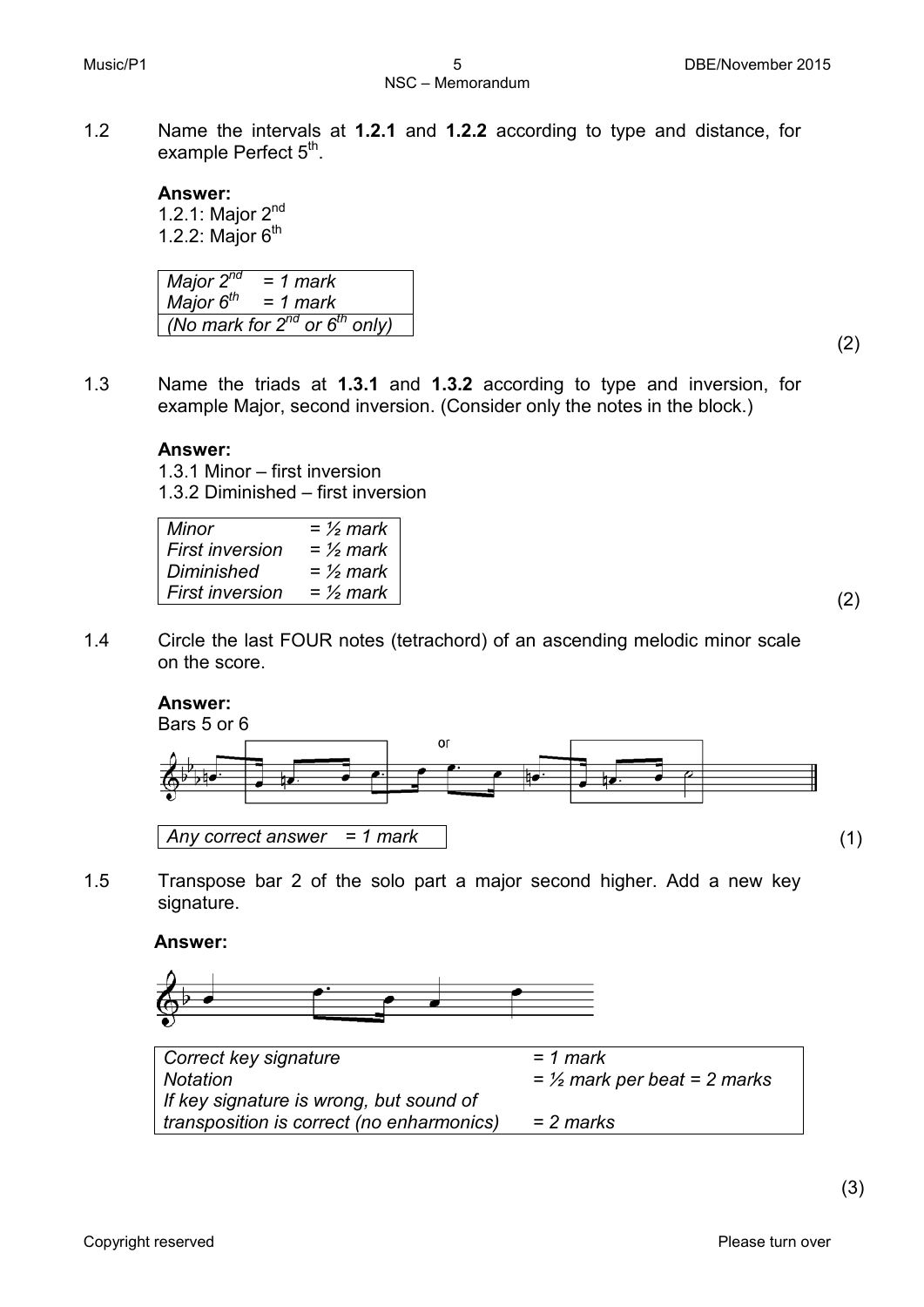1.6 Transcribe bar 3 of the bass part for viola at the same pitch. Use the correct clef.

# **Answer:**



*Correct clef Correct key signature Transcription = 1 mark = 1 mark = 1 mark (Minus ½ mark per mistake to a maximum of 1 mark)* (3)

1.7 Rewrite bar 4 of the solo part, but double the note values. Add a new time signature.

# **Answer:**



| Time signature = 1 mark                                        |
|----------------------------------------------------------------|
| Note values $= 2$ marks                                        |
| (Minus $\frac{1}{2}$ mark per mistake to a maximum of 2 marks) |
| If no key signature, no penalisation.                          |

1.8 Add FOUR notes to the following to form a Dorian mode:

# **Answer:**



| Notation = 1 mark                                              |  |
|----------------------------------------------------------------|--|
| $R$ hythm = 1 mark                                             |  |
| (Minus $\frac{1}{2}$ mark per mistake to a maximum of 2 marks) |  |

1.9 Write an ascending sequence of the given melodic fragment.

# **Answer:**



*Sequence* = *2 marks Sequence can start on any pitch higher than C (Minus ½ mark if the sequence is correct, but the placing is descending) (Minus ½ mark per mistake to a maximum of 2 marks)* (2)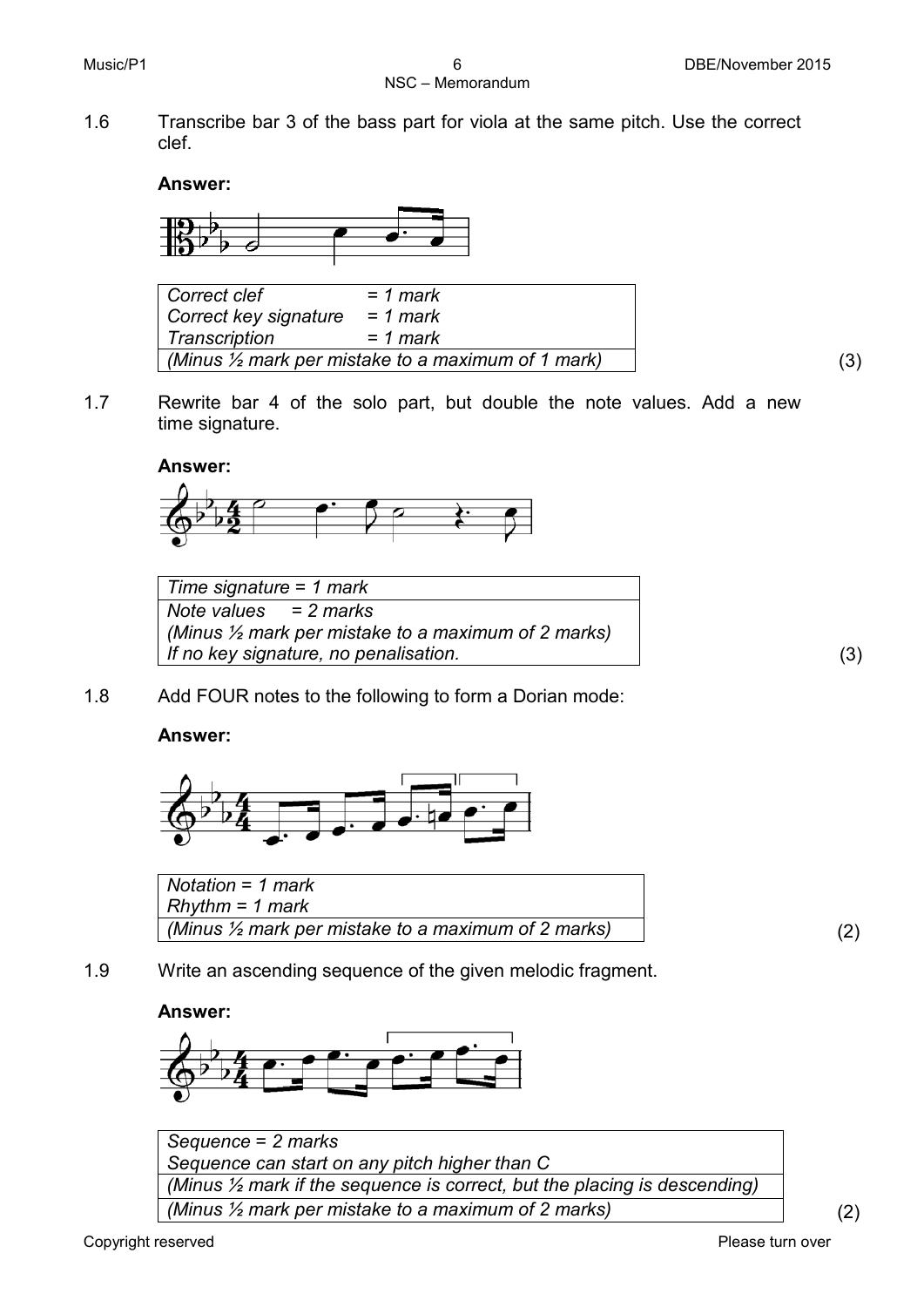1.10 Change the final chord of this extract on the score to form a tierce de Picardie (major chord).





**[20]**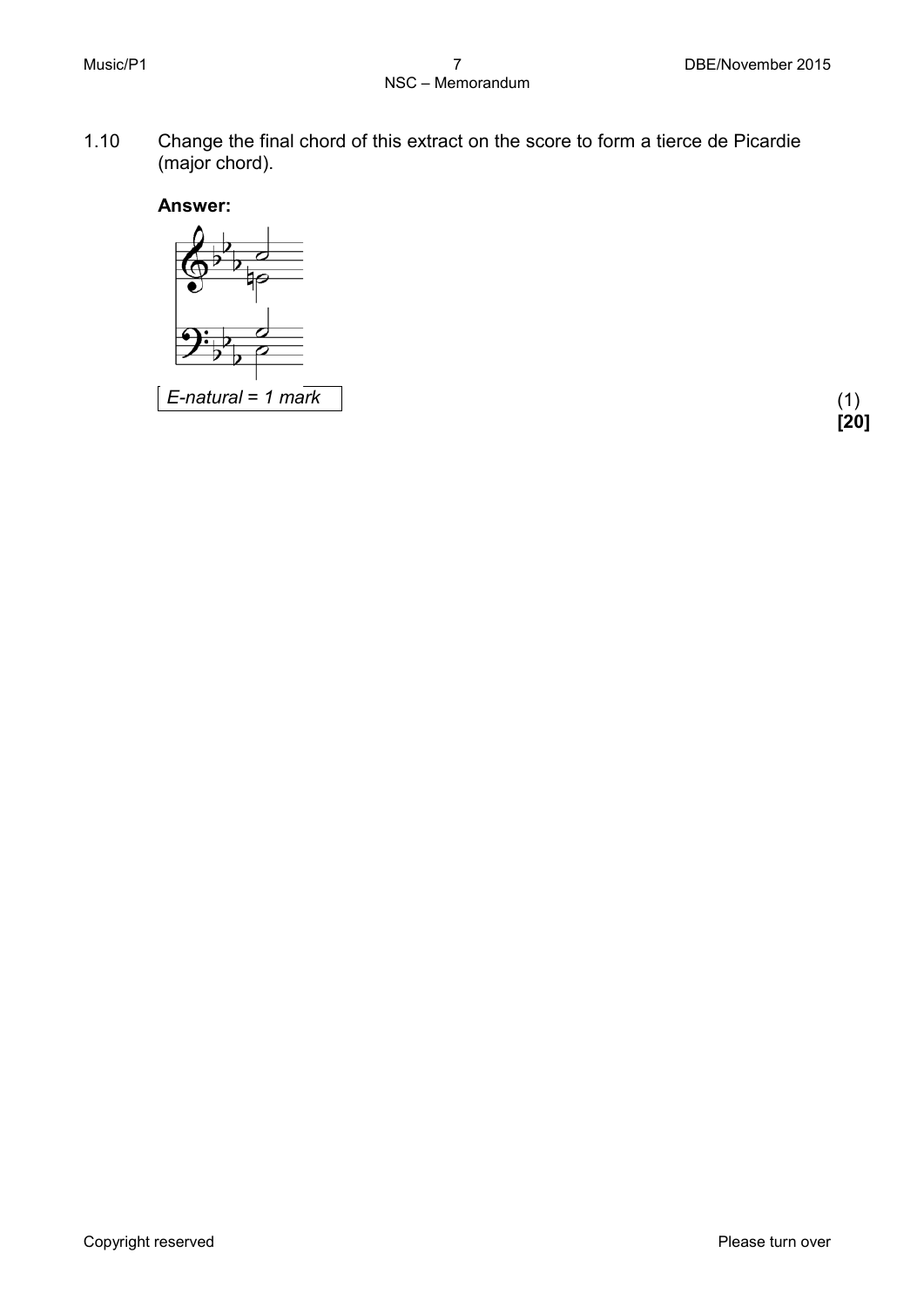# **QUESTION 2 (25 minutes)**

# **Answer EITHER QUESTION 2.1 OR QUESTION 2.2.**

2.1 Complete the opening motif below to form a twelve-bar melody in ternary form for any single-line melodic instrument of your choice. Name the instrument for which you are writing. Indicate the tempo and add dynamic and articulation marks.

# **Concept answer:**

Instrument: Guitar/Saxophone/Clarinet/Trumpet

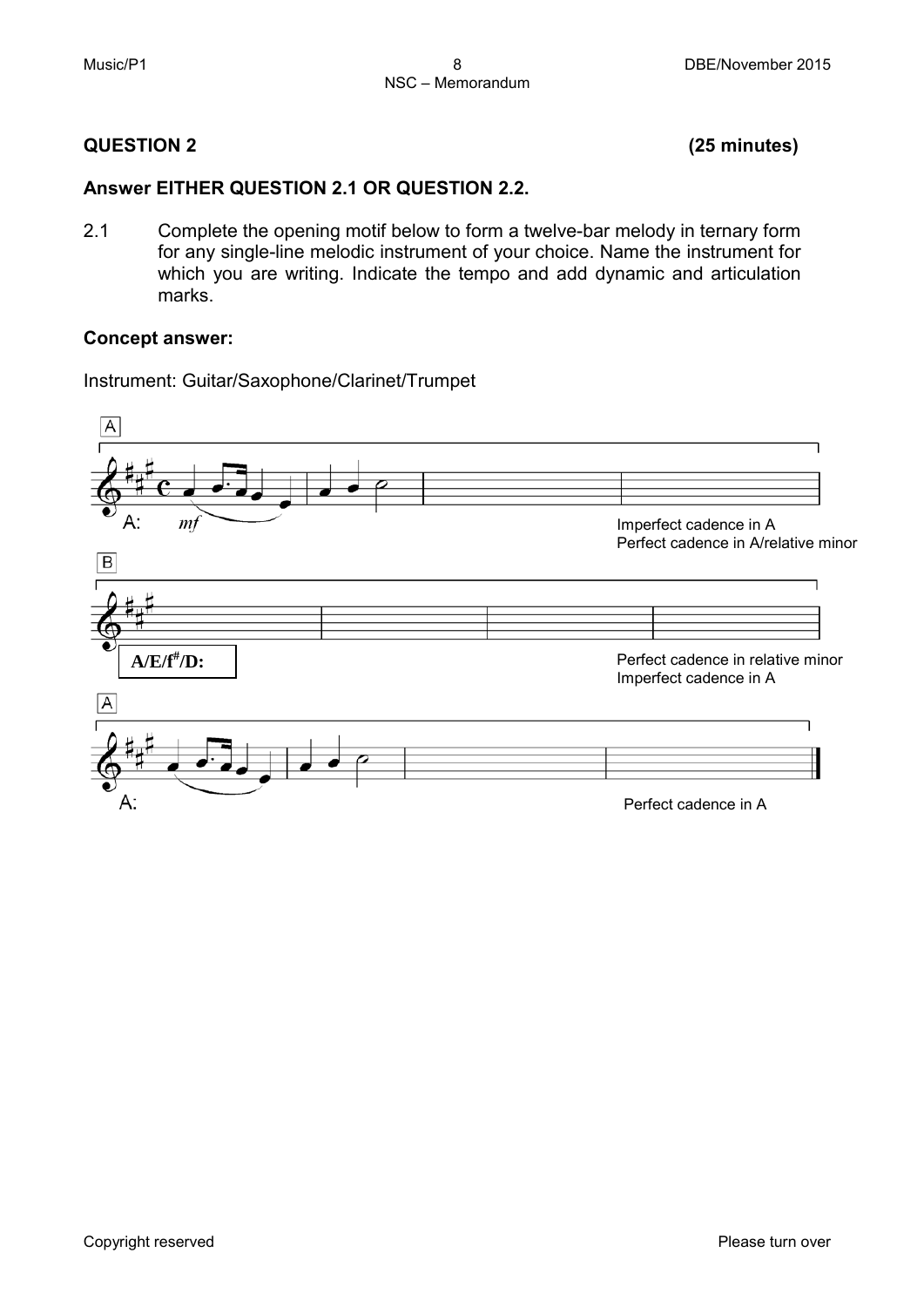The melody will be marked according to the following criteria:

# *Notes to marker:*

- *Solfa notation will not be accepted.*
- *If form is ABC instead of ABA = minus 1 (form).*
- *If all cadences are incorrect, but form is evident = maximum 1 mark (form).*

| <b>DESCRIPTION</b>                                                                                                                                                                                            |                                     | <b>MARK ALLOCATION</b>                                                                                                                                                                                                                                  | <b>CANDIDATE'S</b><br><b>MARKS</b> |  |
|---------------------------------------------------------------------------------------------------------------------------------------------------------------------------------------------------------------|-------------------------------------|---------------------------------------------------------------------------------------------------------------------------------------------------------------------------------------------------------------------------------------------------------|------------------------------------|--|
| Form and cadential<br>points                                                                                                                                                                                  |                                     | 1 mark per phrase x 3                                                                                                                                                                                                                                   | 3                                  |  |
| <b>Correctness</b><br>Note stems, beats per bar,<br>accidentals, spacing,<br>layout                                                                                                                           |                                     | Minus $\frac{1}{2}$ mark per error up to 2 marks                                                                                                                                                                                                        |                                    |  |
|                                                                                                                                                                                                               | $9 - 10$                            | <b>Excellent</b><br>Coherent and musical; cadences<br>imaginatively define the form; opening motif<br>innovatively continued; successful use of<br>tonality; melodic shape masterfully handled;<br>creative approach to choice of pitches and<br>rhythm |                                    |  |
| Quality<br>- Quality of melody and<br>suitability for chosen<br>instrument<br>- Appropriateness of<br>dynamic and articulation<br>indications – <i>increases</i><br>the quality of the answer<br>- Musicality | $7 - 8$                             | Good<br>Correct and musical; cadences clearly<br>indicate the form; opening motif sensibly<br>continued; stable tonality; melodic shape<br>satisfying; choice of pitches and rhythm<br>accurate                                                         | 10                                 |  |
|                                                                                                                                                                                                               | $4 - 6$                             | <b>Average</b><br>Musically not convincing; not all cadences<br>clear; opening motif not well utilised; tonality<br>unstable; melodic shape suspect; choice of<br>pitches and rhythm unimaginative                                                      |                                    |  |
|                                                                                                                                                                                                               | $0 - 3$                             | Not acceptable<br>No musical sense; no sense of cadence;<br>opening motif ignored; no sense of tonal<br>centre; no melodic shape; pitches and<br>rhythm random                                                                                          |                                    |  |
| <b>TOTAL</b>                                                                                                                                                                                                  | Markers may use $\frac{1}{2}$ marks |                                                                                                                                                                                                                                                         | 15                                 |  |

**[15]**

**OR**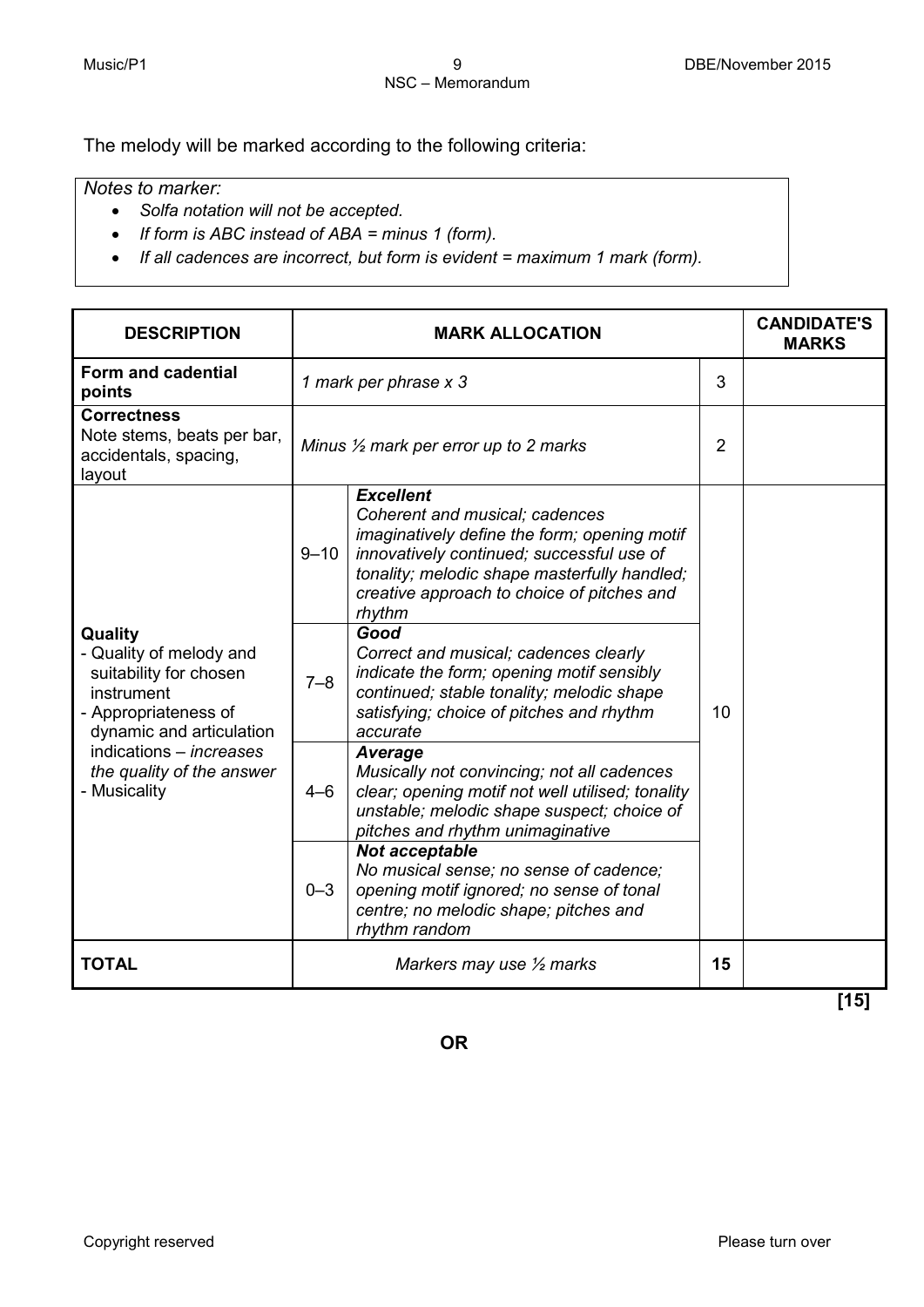2.2 Complete the opening motif below to form a twelve-bar melody in ternary form for any single-line melodic instrument of your choice. Name the instrument for which you are writing. Indicate the tempo and add dynamic and articulation marks.

# **Concept answer:**

Instrument: Trombone/Bassoon/Bass (Guitar)

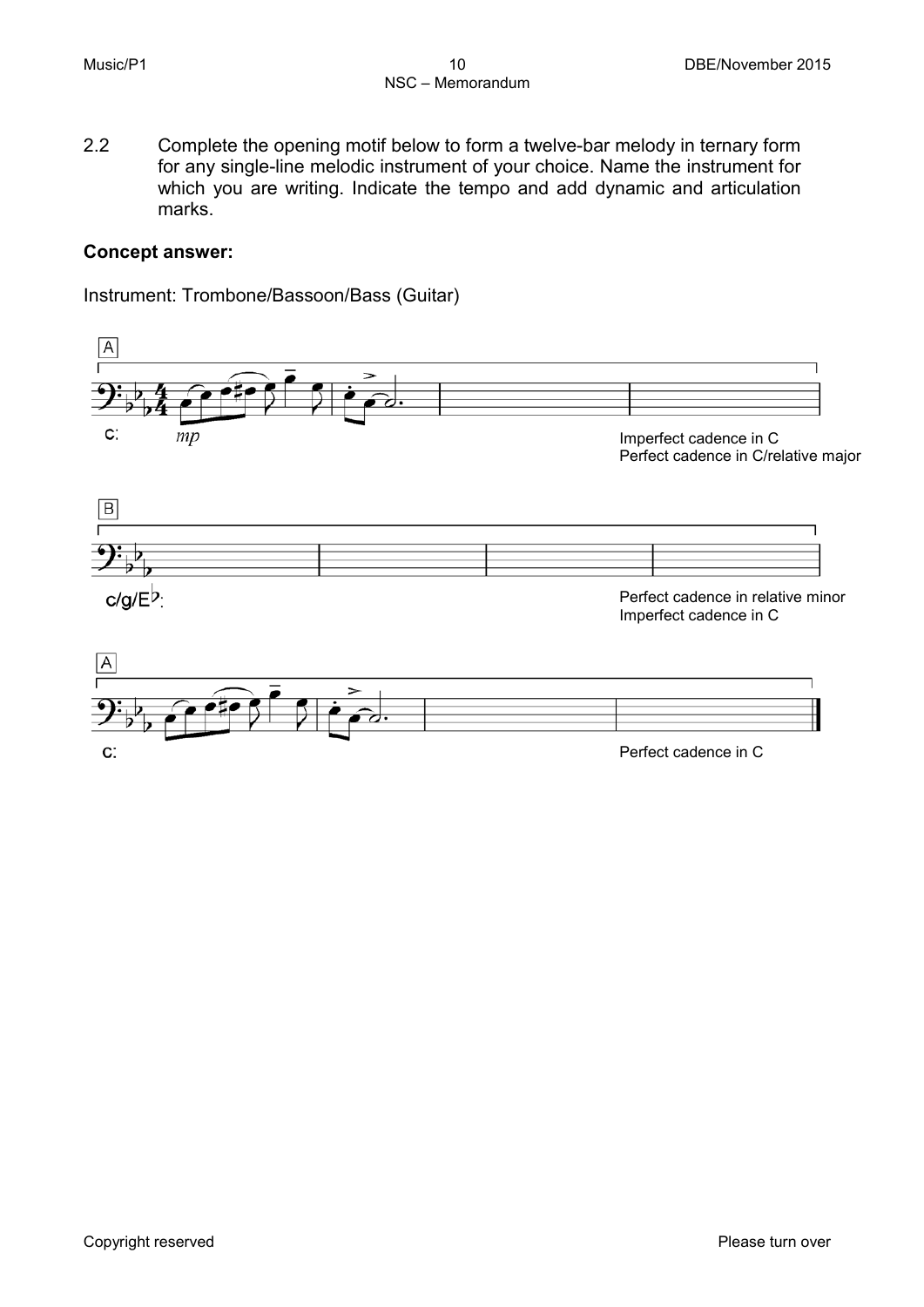The melody will be marked according to the following criteria:

# *Notes to marker:*

- *Solfa notation will not be accepted.*
- *If form is ABC instead of ABA = minus 1 (form).*
- *If all cadences are incorrect, but form is evident = maximum 1 mark (form).*

| <b>DESCRIPTION</b>                                                                                                                                                                                            |          | <b>MARK ALLOCATION</b>                                                                                                                                                                                                                                  |    | <b>CANDIDATE'S</b><br><b>MARKS</b> |
|---------------------------------------------------------------------------------------------------------------------------------------------------------------------------------------------------------------|----------|---------------------------------------------------------------------------------------------------------------------------------------------------------------------------------------------------------------------------------------------------------|----|------------------------------------|
| Form and cadential<br>points                                                                                                                                                                                  |          | 1 mark per phrase x 3                                                                                                                                                                                                                                   | 3  |                                    |
| <b>Correctness</b><br>Note stems, beats per bar,<br>accidentals, spacing,<br>layout                                                                                                                           |          | Minus $\frac{1}{2}$ mark per error up to 2 marks                                                                                                                                                                                                        |    |                                    |
|                                                                                                                                                                                                               | $9 - 10$ | <b>Excellent</b><br>Coherent and musical; cadences<br>imaginatively define the form; opening motif<br>innovatively continued; successful use of<br>tonality; melodic shape masterfully handled;<br>creative approach to choice of pitches and<br>rhythm |    |                                    |
| Quality<br>- Quality of melody and<br>suitability for chosen<br>instrument<br>- Appropriateness of<br>dynamic and articulation<br>indications - <i>increases</i><br>the quality of the answer<br>- Musicality | $7 - 8$  | Good<br>Correct and musical; cadences clearly<br>indicate the form; opening motif sensibly<br>continued; stable tonality; melodic shape<br>satisfying; choice of pitches and rhythm<br>accurate                                                         | 10 |                                    |
|                                                                                                                                                                                                               | $4 - 6$  | Average<br>Musically not convincing; not all cadences<br>clear; opening motif not well utilised; tonality<br>unstable; melodic shape suspect; choice of<br>pitches and rhythm unimaginative                                                             |    |                                    |
|                                                                                                                                                                                                               | $0 - 3$  | Not acceptable<br>No musical sense; no sense of cadence;<br>opening motif ignored; no sense of tonal<br>centre; no melodic shape; pitches and<br>rhythm random                                                                                          |    |                                    |
| <b>TOTAL</b>                                                                                                                                                                                                  |          | Markers may use $\frac{1}{2}$ marks<br>15                                                                                                                                                                                                               |    |                                    |

**[15]**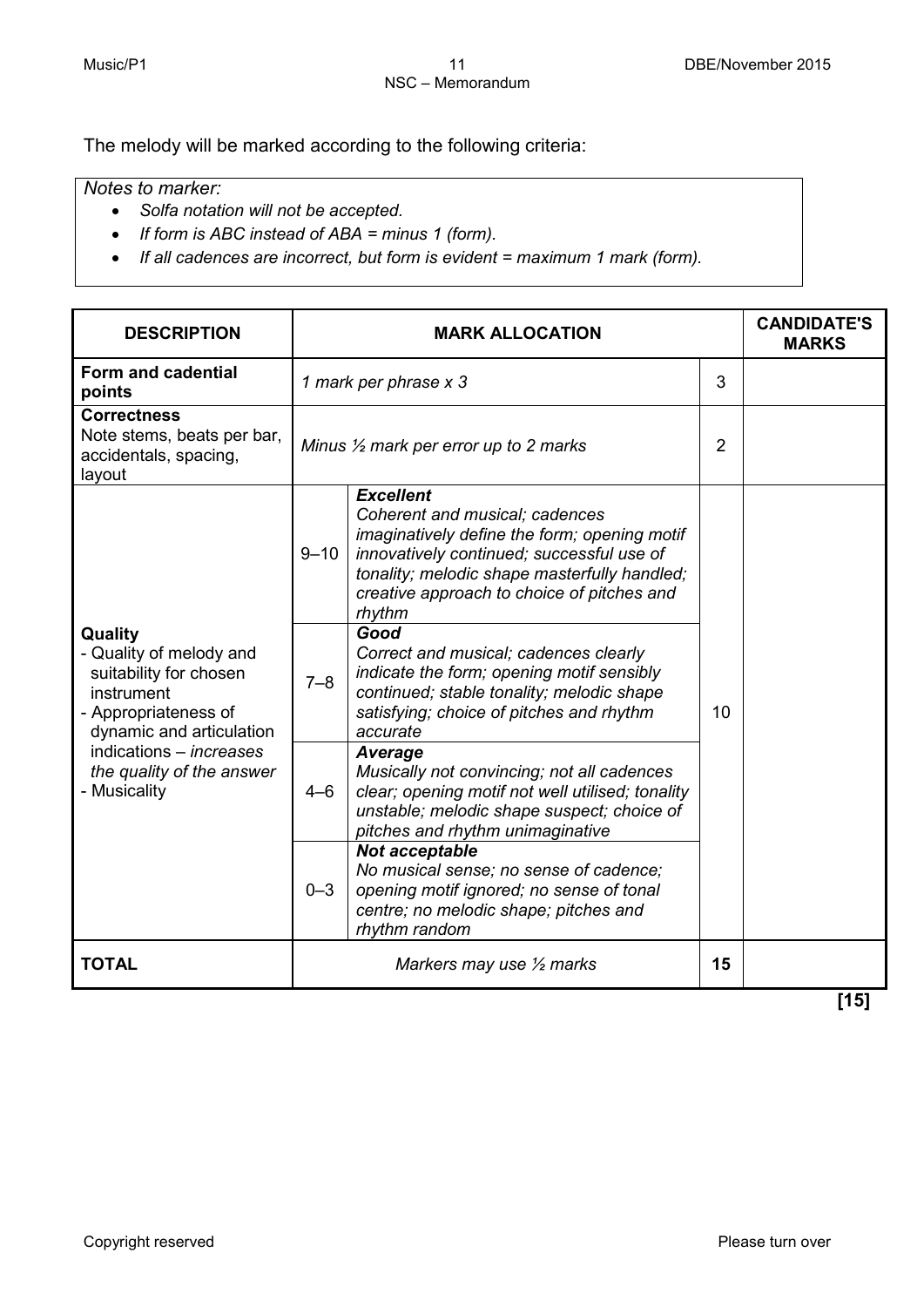# **QUESTION 3 (10 minutes)**

# **Answer EITHER QUESTION 3.1 OR QUESTION 3.2.**

3.1 Study the *Chorale* by JS Bach below and answer the questions that follow.

# **Answer:**



Chorale



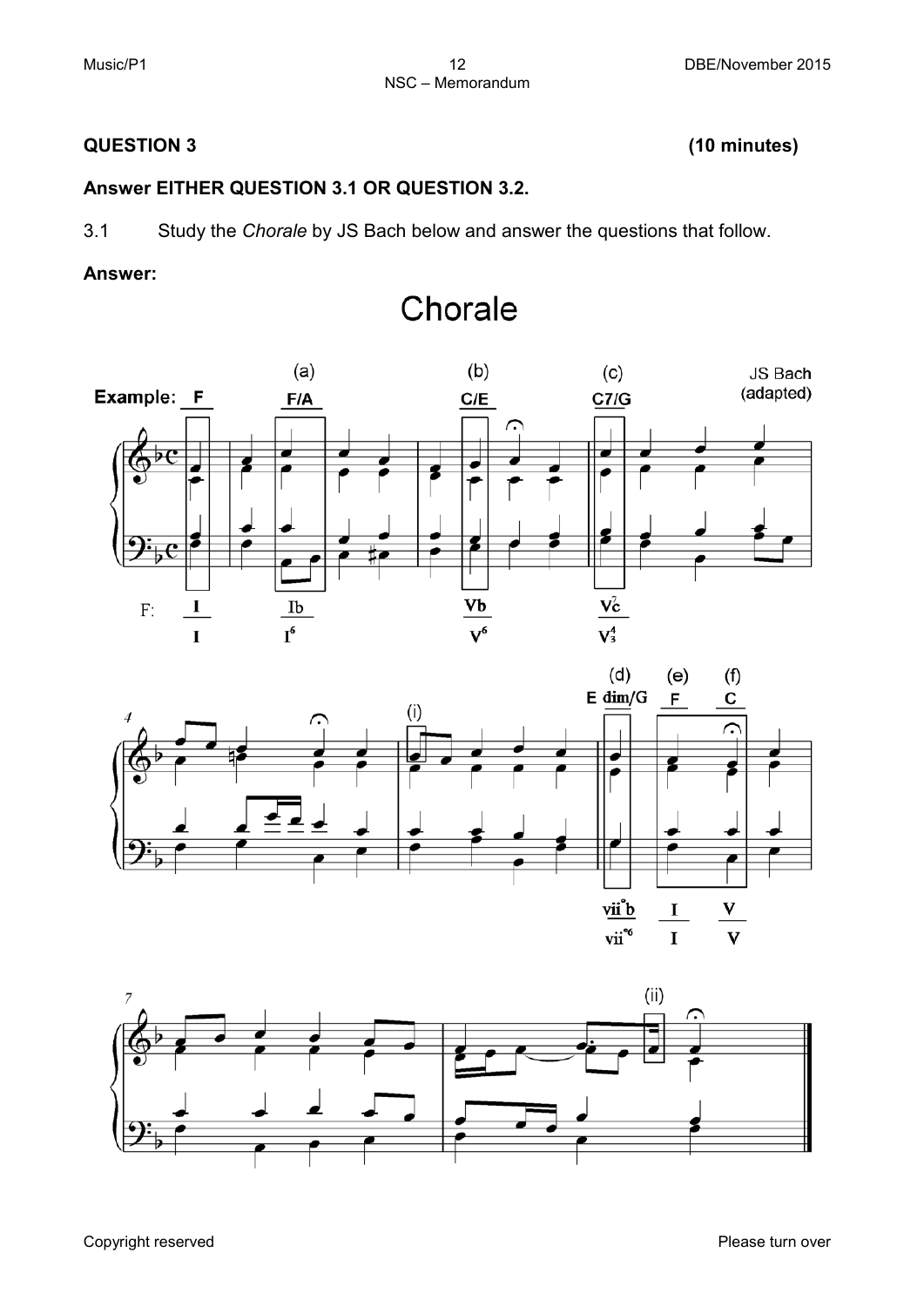3.1.1 This chorale modulates in bar 4. How is the new key in bar 4 related to the original key of the chorale?

# **Answer:**

Dominant/V (of F major/original key)

*Dominant/V = 1 mark* (1)

3.1.2 Identify the chords from **(a)**–**(f)** and figure them on the score. Use EITHER figuring below the score OR chord symbols above the score. See the example in bar 1.

# **Answer:**

See score:

*1 mark per chord = 6 marks (Minus ½ mark for each error) (Key indication not compulsory) Markers should mark either chord symbols (above) or figuring (below); not a mixture. V7(or any inversion) will be accepted Only V = no mark* (6)

3.1.3 Name the type of non-chordal notes at **(i)** and **(ii)**.

# **Answer:**

*(*i) (Accented) Passing note (ii) Anticipation

| (i) Passing note $= 1$ mark |          |  |
|-----------------------------|----------|--|
| (ii) Anticipation           | = 1 mark |  |

3.1.4 Name the cadence in bar  $6^2-6^3$ .

#### **Answer:**

• Imperfect (cadence)

*Imperfect = 1 mark (No mark if only chords are given)* (1)

**OR**

**[10]**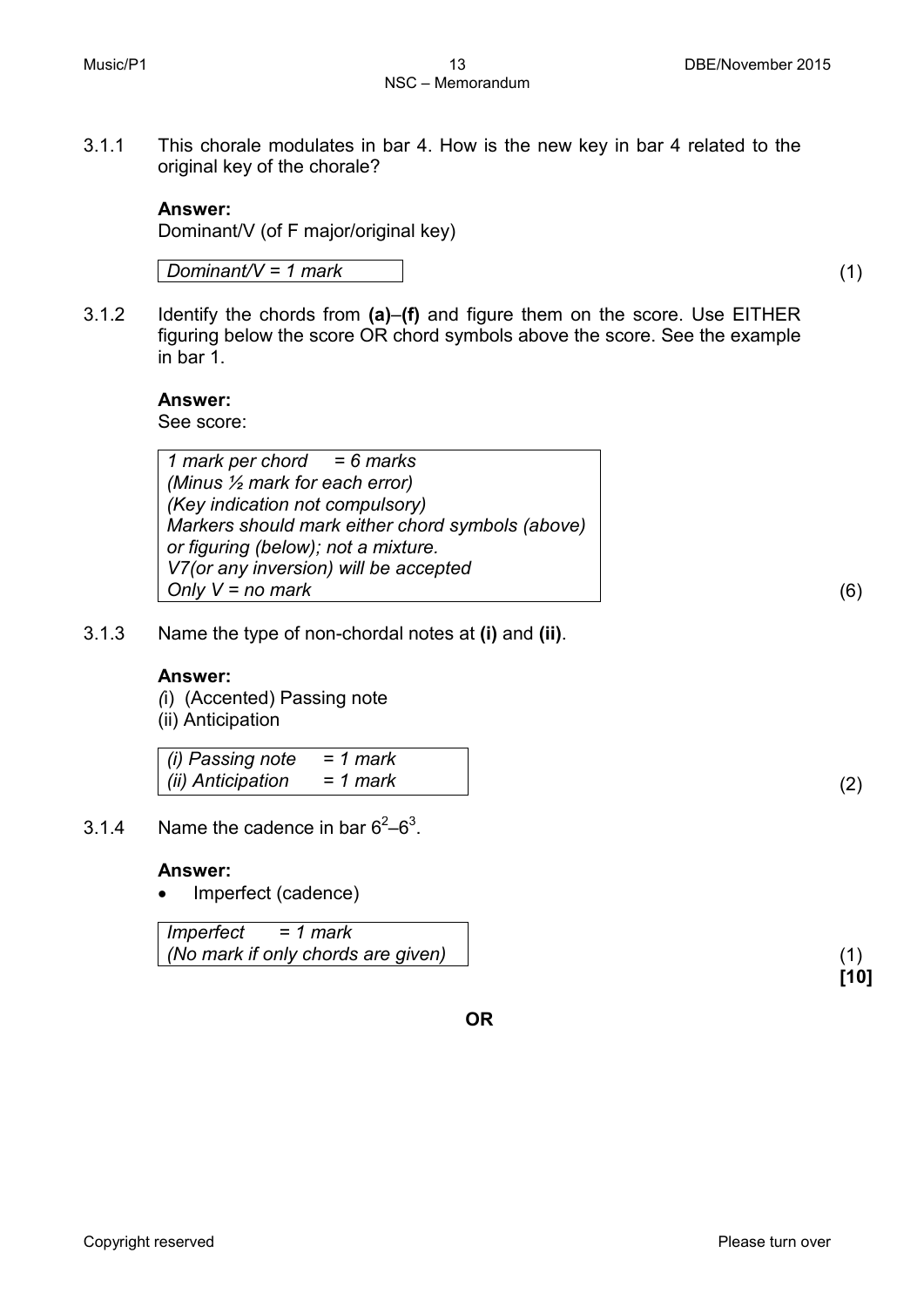3.2 Study the extract from *You're Breaking My Heart* by Pat Genaro and Sunny Skylar below and answer the questions that follow.

# **Answer:**

# You're Breaking My Heart





3.2.1 Identify the chords from **(a)**–**(f)** and figure them on the score. Use chord symbols above the score. See the example in bar 1.

# **Answer:**

See score:

*1 mark per chord = 6 marks (Minus ½ mark for each error) Roman numerals will not be accepted* (6)

3.2.2 Name the type of non-chordal notes at **(i)**, **(ii)** and **(iii)**.

# **Answer:**

(i) (Unaccented chromatic) Passing note (ii) (Accented) Passing note (iii) (Upper) Auxiliary

| Passing note<br>(ii)     | $= 1$ mark |
|--------------------------|------------|
| (ii) Passing note        | $= 1$ mark |
| (iii) Auxiliary          | $= 1$ mark |
| (No $\frac{1}{2}$ marks) |            |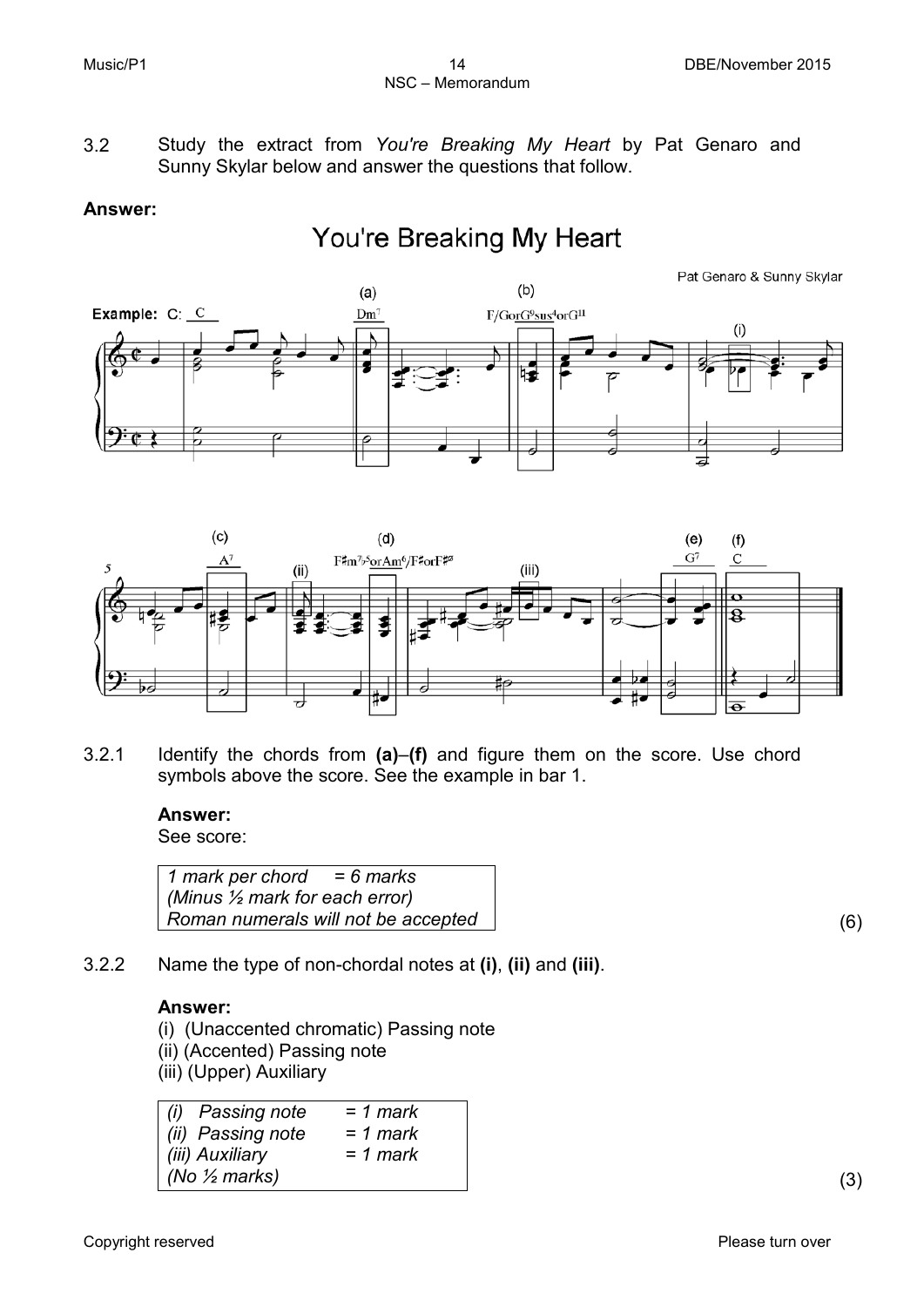3.2.3 Name the cadence in bars  $8^3-9$ .

# **Answer:**

• Perfect (cadence)

*Perfect = 1 mark* (1)

**[10]**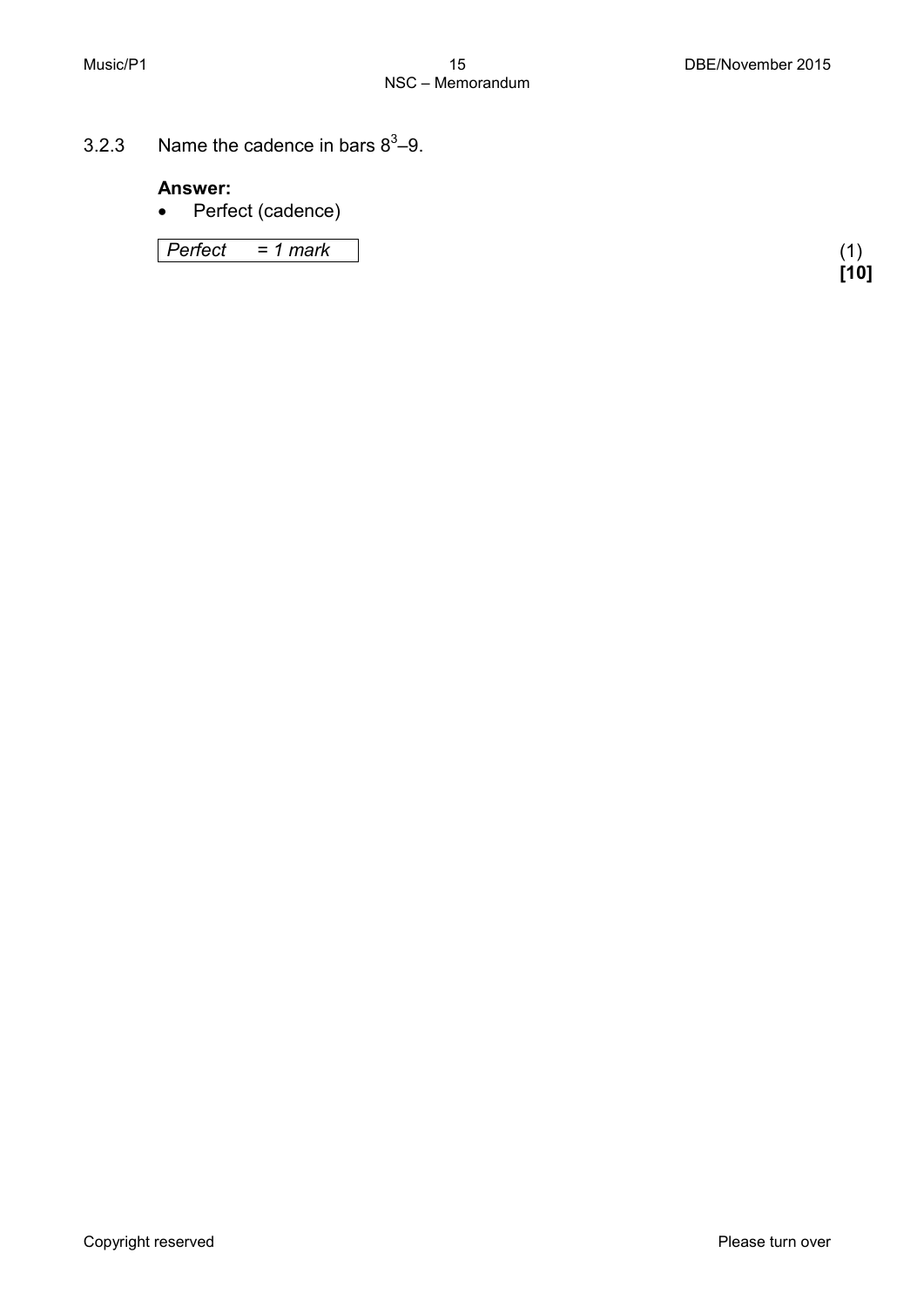# **QUESTION 4 (30 minutes)**

# **Answer EITHER QUESTION 4.1 OR QUESTION 4.2.**

4.1 Complete the four-part vocal harmonisation below by adding the alto, tenor and bass parts.

# **Concept answer:**



Although we do not encourage the harmonisation of quavers, this figuring is acceptable.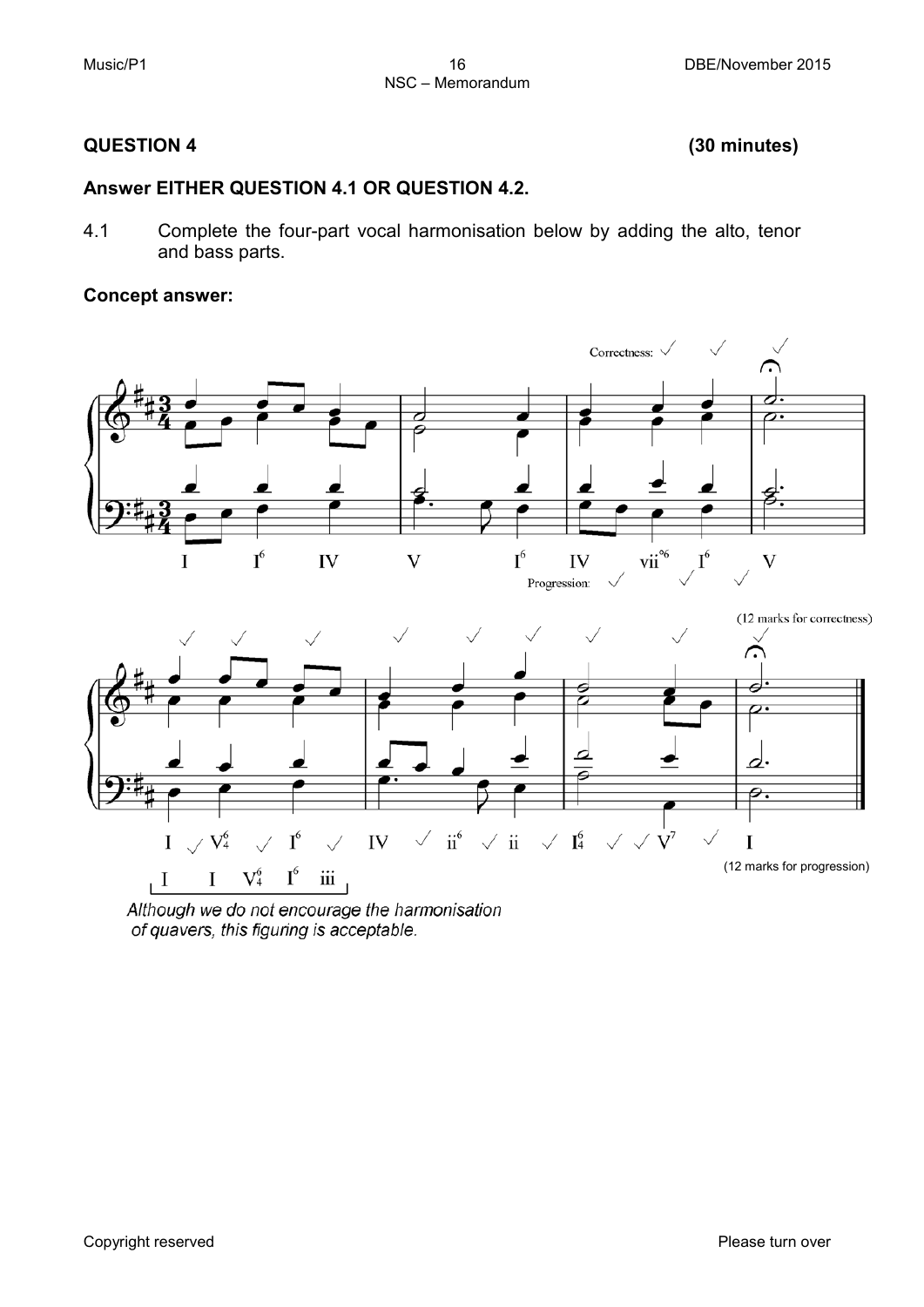The harmonisation will be marked according to the following criteria:

| <b>DESCRIPTION</b>                                                                    | <b>MARK ALLOCATION</b>                                                                                                                                               |                   |  |  |  |
|---------------------------------------------------------------------------------------|----------------------------------------------------------------------------------------------------------------------------------------------------------------------|-------------------|--|--|--|
| <b>Chord progression</b><br>Choice of chords,<br>correct use of cadence               | 1 mark between each pair of chords                                                                                                                                   | 12                |  |  |  |
| <b>Correctness</b><br>Notation, doubling,<br>spacing, voice leading                   | Minus $\frac{1}{2}$ mark per error but not more<br>than 1 mark per chord $=$<br>12 chords from bar $3^2-8^1$                                                         | $12 \overline{ }$ |  |  |  |
| <b>Quality</b><br>Musicality, non-chordal<br>notes, awareness of<br>style, creativity | $\cdot$ Excellent = 14-16 marks<br>$= 11 - 13$ marks<br>$\bullet$ Good<br>$\cdot$ Average = 8-10 marks<br>$\cdot$ Weak = 4-7 marks<br>• Unacceptable $= 0 - 3$ marks | 16                |  |  |  |
|                                                                                       | Note to marker:<br>Mark out of 40 must not contain a<br>$\frac{1}{2}$ mark                                                                                           | 40<br>$(* 8 x 3)$ |  |  |  |
| TOTAL                                                                                 |                                                                                                                                                                      | 15                |  |  |  |

*Candidates must be credited for a different/creative and correct harmonisation not given in the memorandum.*

*The figuring serves as a guide for the marker, but no marks are allocated for the symbols as such.* **[15]**

**OR**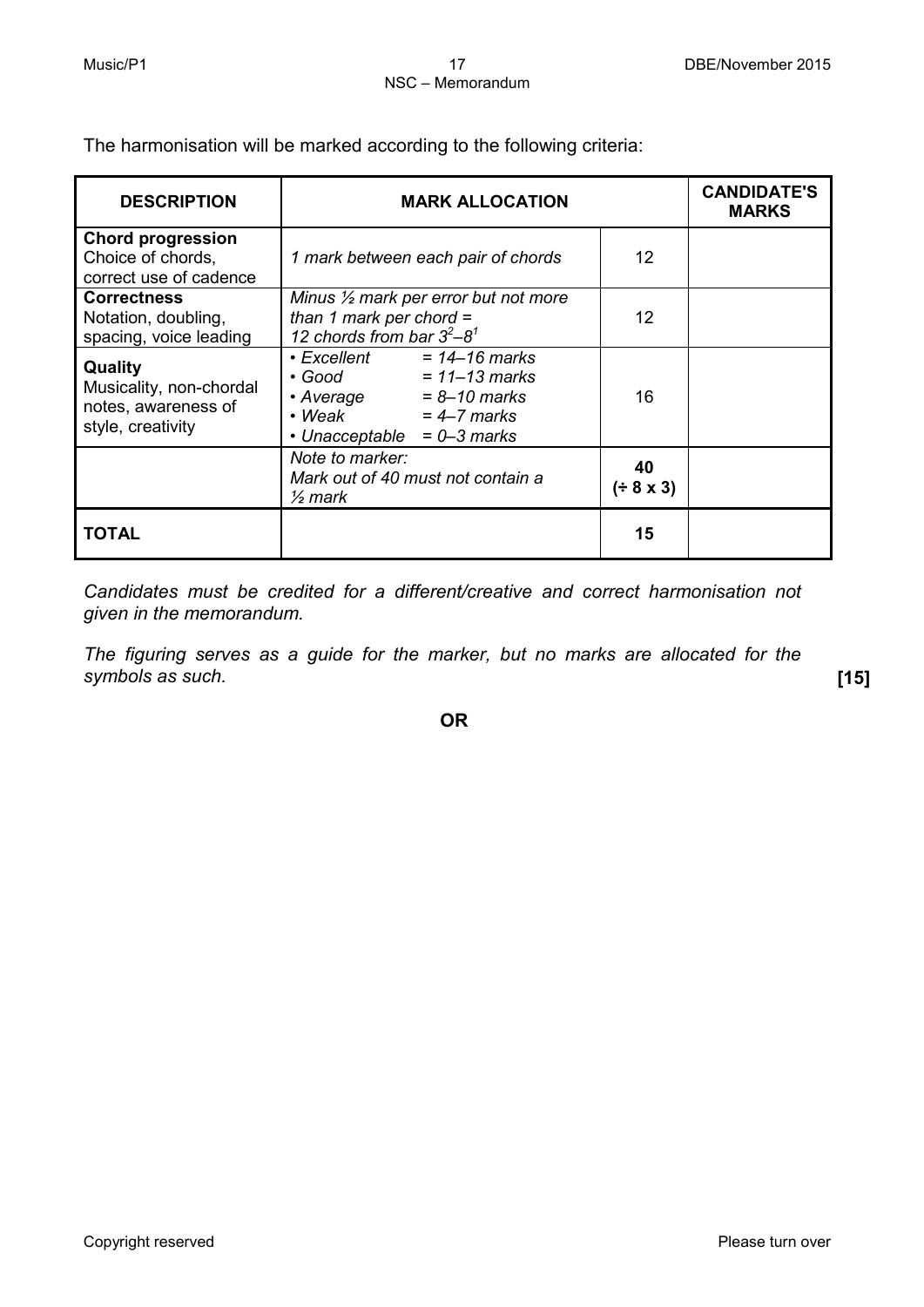4.2 Complete the piece below by adding a suitable bass line and harmonic material in the open staves. Continue in the style suggested by the given material in bars 1 and 2.

# **Concept answer:**





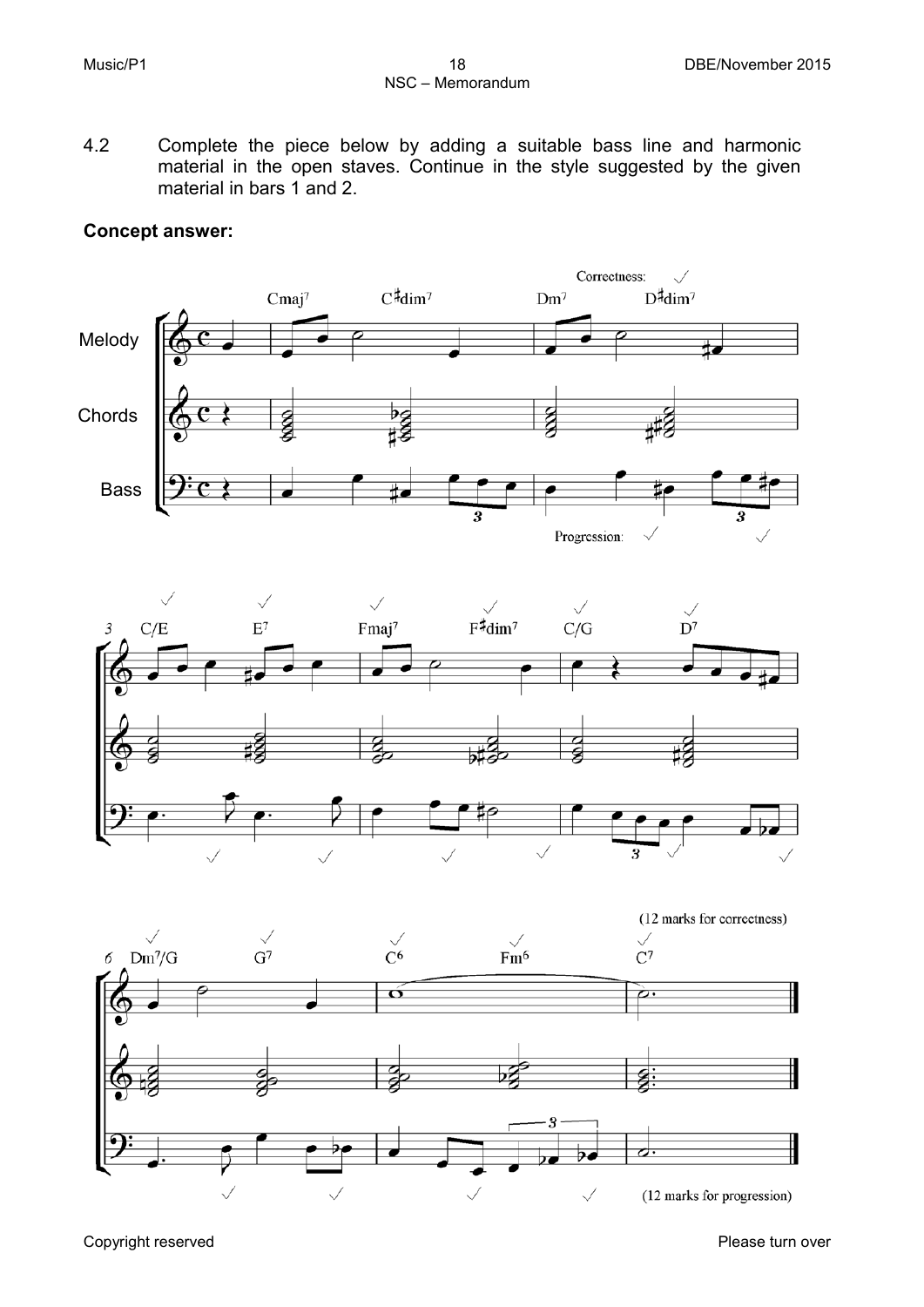The answer will be marked according to the following criteria:

| <b>DESCRIPTION</b>                                                             | <b>MARK ALLOCATION</b>                                                                                                                                             |                   | <b>CANDIDATE'S</b><br><b>MARKS</b> |
|--------------------------------------------------------------------------------|--------------------------------------------------------------------------------------------------------------------------------------------------------------------|-------------------|------------------------------------|
| <b>Chord progression</b><br>Choice of chords,<br>correct use of cadence        | 1 mark between each pair of chords                                                                                                                                 | 12                |                                    |
| <b>Correctness</b><br>Notation, doubling,<br>spacing, voice leading            | Minus 1/2 mark per error but not more<br>than 1 mark per chord $=$<br>12 chords from bar $3^2-8^1$                                                                 | $12 \overline{ }$ |                                    |
| Quality<br>Musicality, non-chordal<br>notes, awareness of<br>style, creativity | $\cdot$ Excellent = 14-16 marks<br>$= 11 - 13$ marks<br>$\bullet$ Good<br>$\cdot$ Average = 8-10 marks<br>$\cdot$ Weak = 4-7 marks<br>• Unacceptable $= 0-3$ marks | 16                |                                    |
|                                                                                | Note to marker:<br>Mark out of 40 must not contain a<br>$\frac{1}{2}$ mark                                                                                         | 40<br>$(+ 8 x 3)$ |                                    |
| TOTAL                                                                          |                                                                                                                                                                    | 15                |                                    |

*Candidates must be credited for a different/creative and correct harmonisation not given in the memorandum.*

*The figuring serves as a guide for the marker, but no marks are allocated for the symbols as such.* **[15]**

# **TOTAL SECTION A: 60**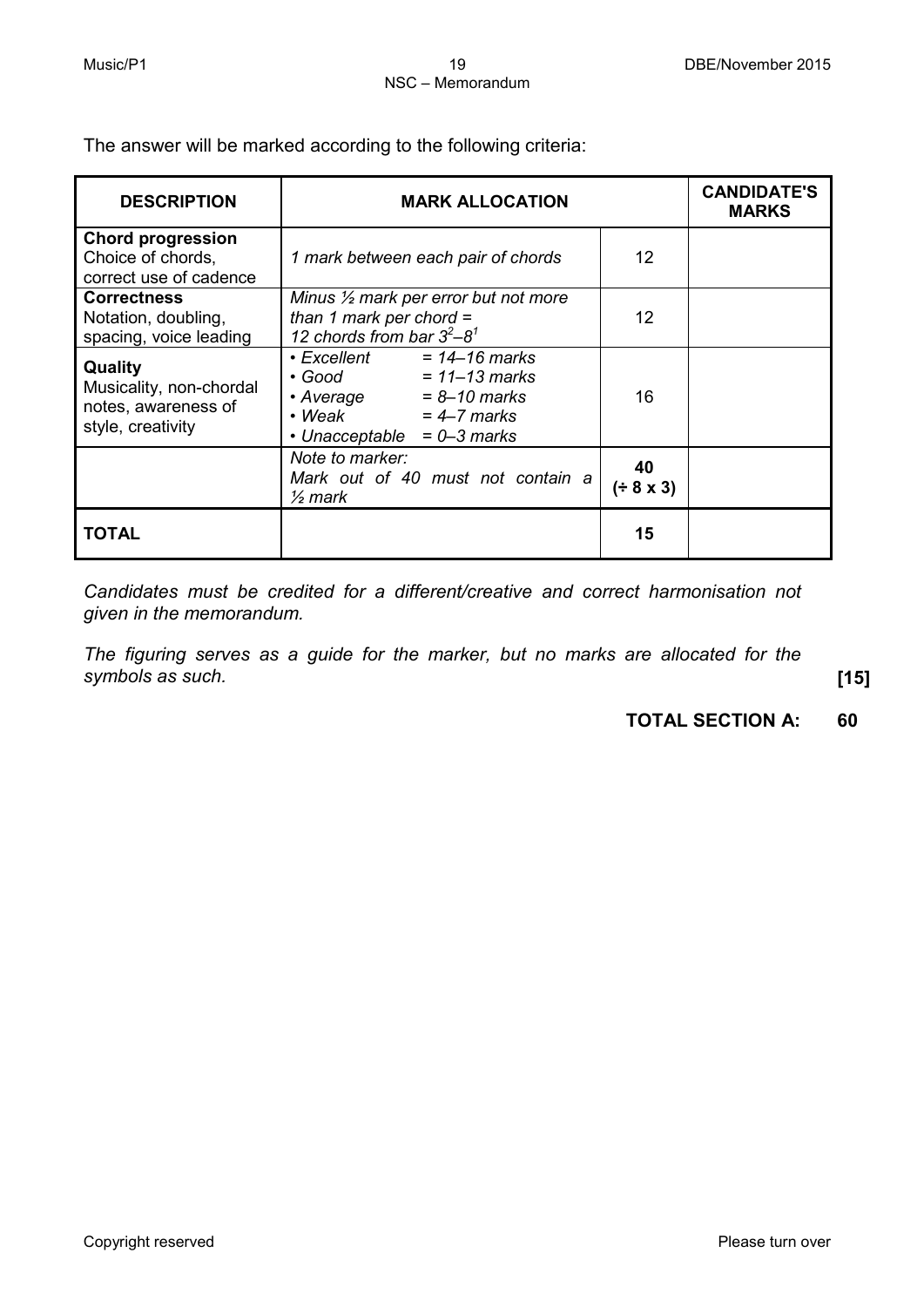# **SECTIONS B, C, D, E: GENERAL MUSIC KNOWLEDGE (90 minutes)**

# **Answer SECTION B AND SECTION C (Western Art Music) OR SECTION D (Jazz) OR SECTION E (Indigenous African Music).**

Candidates must answer these questions in the ANSWER BOOK provided.

*Note to marker: One mark will be allocated for each correct fact. Candidates must be credited for any correct answer not given in this memorandum.*

# **SECTION B: GENERAL (COMPULSORY)**

# **QUESTION 5**

5.1 5.1.1 C 5.1.2 A 5.1.3 C 5.1.4 B 5.1.5 D 5.1.6 C 5.1.7 B<br>5.1.8 A  $5.1.8$ 5.1.9 A 5.1.10 D

*1 mark for each correct answer = 10 marks* (10)

# 5.2.1 **Ostinato**

• A music pattern that is persistently repeated while the other elements are changing

*Essential fact = 1 mark*

- Pattern can be melodic, harmonic or rhythmic
- Often used in African music and in some  $20<sup>th</sup>$  Century Western art music
- Melodic-harmonic ostinati often used in Baroque music
- Melodic-rhythmic ostinati often used in  $20<sup>th</sup>$  Century
- Called a riff in jazz and popular music
- A music pattern which occurs mostly in the bass

*Any other fact = 1 mark* (2)

# 5.2.2 **Texture**

• The density of the music caused by the number of parts sounding together in a piece of music

# *Essential fact = 1 mark*

- Monophonic: single melodic line
- Homophonic: single melodic line with accompaniment
- Polyphonic: several independent, overlapping melodic lines

*Any other fact = 1 mark* (2)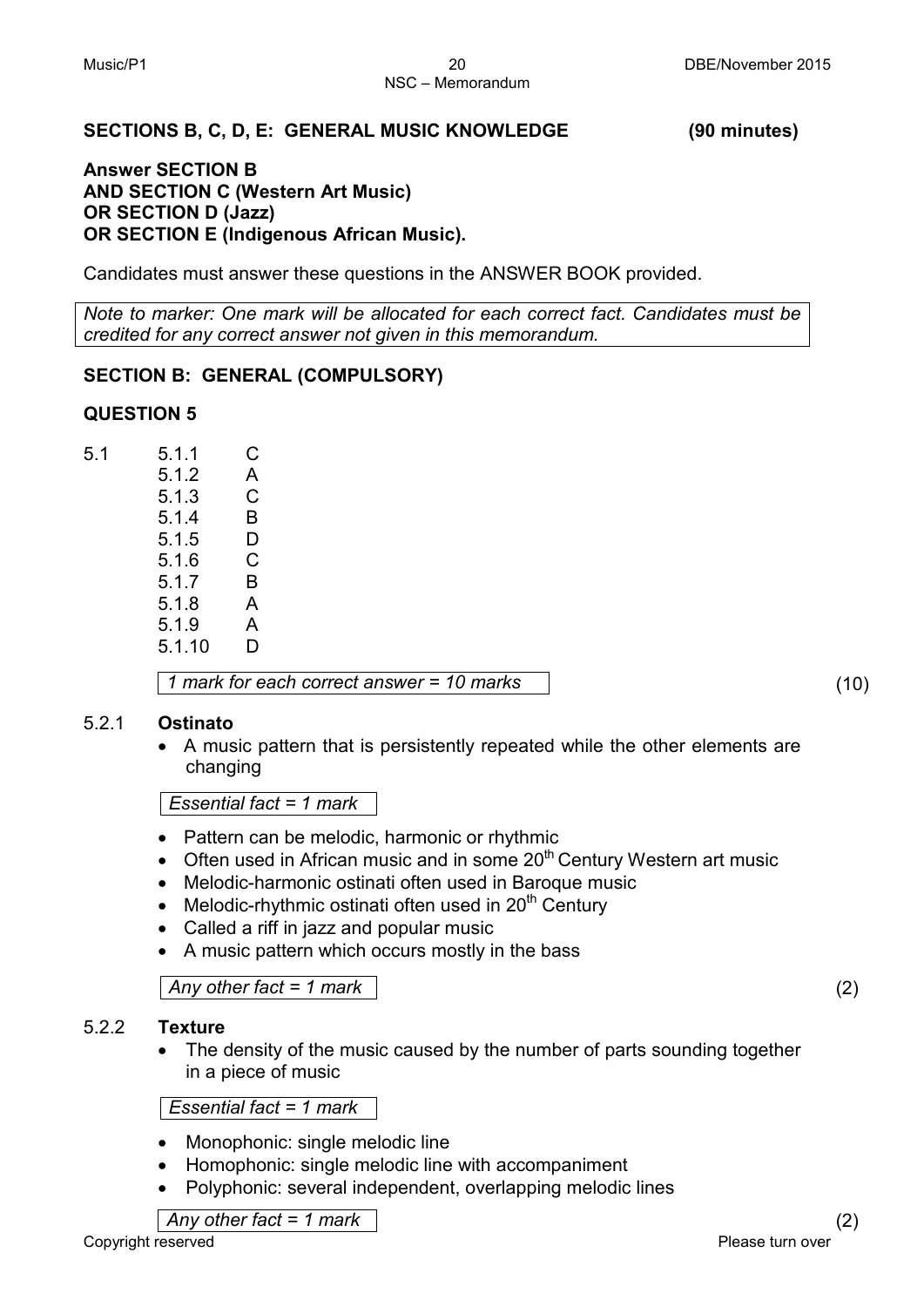# 5.2.3 **Chordophone**

• Any instrument of which sound is produced by a vibrating string

*Essential fact = 1 mark*

- Strings may be plucked, struck or bowed
- Different pitches are produced by altering the effective length or tension of a string
- One example

*Any other fact = 1 mark Any correct instrument will be accepted as example* (2)

# 5.2.4 **Polyrhythm**

• Simultaneous use of two or more rhythmic patterns (or time signatures)

| Essential fact = 1 mark                                                 |  |  |  |  |
|-------------------------------------------------------------------------|--|--|--|--|
| If both rhythmic patterns and time signatures are mentioned, the full 2 |  |  |  |  |
| marks are awarded                                                       |  |  |  |  |

- Simultaneous use of 3/4 and 6/8, for example
- Also called cross-rhythms
- Often used in traditional African music

*Any other fact = 1 mark* (2)

 $(2 \times 2)$  (4)

*Note to marker: Only mark the first two answers if the candidate answered more than two terms.*

#### 5.3 **SAMRO**

- Protects work through copyright
- Keeps track of the public performance of a composition
- Grants licences for the use of works on TV, radio and in other public performances
- Collects payments for the public use of composition
- Administers and pays out the necessary royalties for the use, performance and the copying of work (performing rights, mechanical rights and needletime rights)
- Administers and pays out pensions
- Collaborates on an international basis for the payment of royalties

*Any 4 correct facts = 4 marks* (4)

5.4 BDAC

 $4 \times \frac{1}{2} = 2$ *The position of each letter is marked separately* (2)

**TOTAL SECTION B: 20**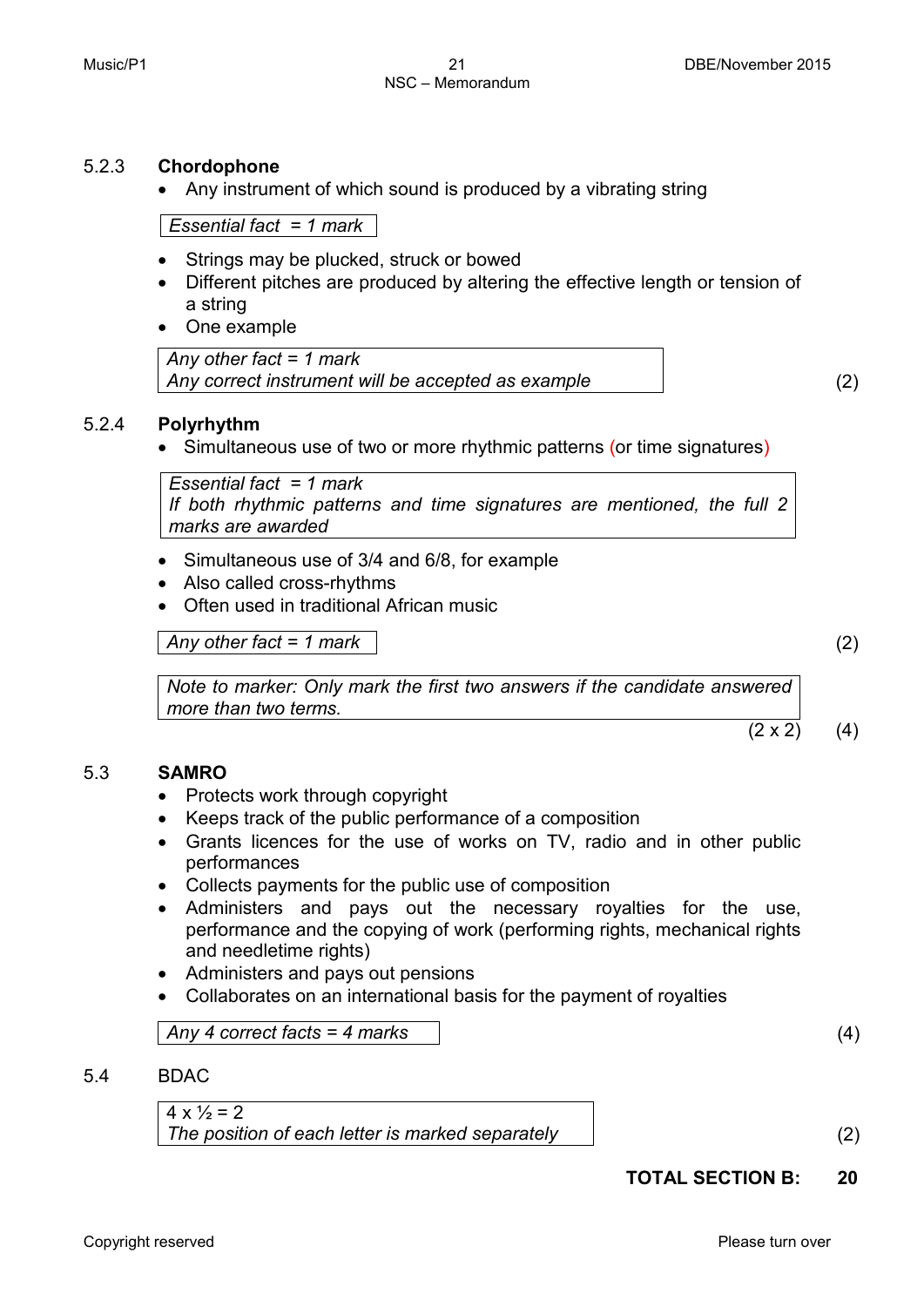*Le Nozze di Figaro Don Giovanni Cosi Fan Tutti*

6.1 **Possible answers:**

**Answer SECTION C (WAM) OR SECTION D (JAZZ) OR SECTION E (IAM).**

*Title of opera = 1 mark* (1)

**SECTION C: WESTERN ART MUSIC (WAM)** 

*credited for any correct answer not given in this memorandum.*

6.2 (a) Papageno, Baritone (b) Sarastro, Bass

*2 marks for the characters and 2 marks for voice types = 4 marks* (4)

6.3 Because a magical flute guides Tamino through his trials and tribulations in the opera. (1)

| 6.4 | Opera Buffa                                                                                | <b>Opera Seria</b>                                                                               |     |
|-----|--------------------------------------------------------------------------------------------|--------------------------------------------------------------------------------------------------|-----|
|     | Comic opera<br>Characters are usually<br>$\bullet$<br>peasants and of the working<br>class | Dramatic, serious opera or<br>tragic opera<br>Characters usually legends,<br>heroes and villains |     |
|     | Spoken dialogue and songs                                                                  | No spoken dialogue                                                                               |     |
|     | One fact about opera buffa<br>One related fact about opera seria                           | $= 1$ mark<br>$= 1$ mark                                                                         | (2) |

| Aria                     | <b>Recitative</b>                        |
|--------------------------|------------------------------------------|
| Regular metre            | Speech-like metre                        |
| Reflective               | <b>Narrative</b>                         |
| Clear melodic contour    | Repeated pitches, limited                |
| Action pauses            | contour                                  |
| Accompaniment fuller and | <b>Action continues</b>                  |
| continuous               | Accompaniment lighter and<br>interrupted |

| One fact about aria               | = 1 mark |  |
|-----------------------------------|----------|--|
| One related fact about recitative | = 1 mark |  |

*Note to marker: One mark will be allocated for each correct fact. Candidates must be* 

**QUESTION 6**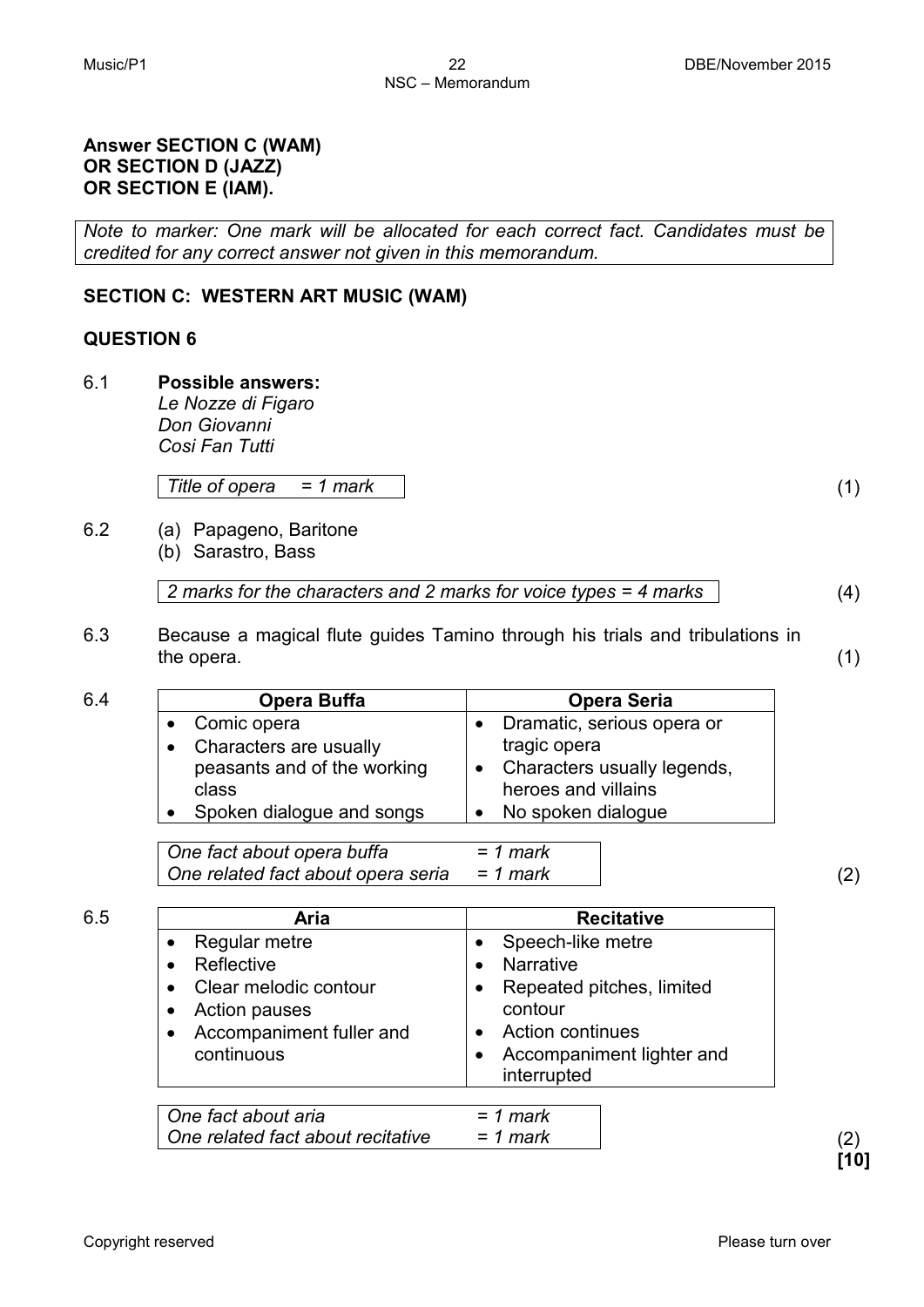# **QUESTION 7**

# 7.1 **Classical elements**

- Classical tonal harmony
- Mainly homophonic and some polyphonic texture
- Classical form type (Classical Sonata or Allegro-Sonata form)
- Standard Classical orchestra (e.g. the four sections of the orchestra)

*Any 2 elements = 2 marks* (2)

# 7.2 **Romantic features**

- Enlarged dynamic range (pp-ff)
- Rubato
- Lyrical melodies with an individual melodic style
- Descriptive title / Programmatic elements
- The depiction of aspects of nature through sound
- New genre: Concert overture

# *Any 2 elements = 2 marks* (2)

7.3 *Hebrides (Overture)*

*Correct answer = 1 mark* (1)

**[5]**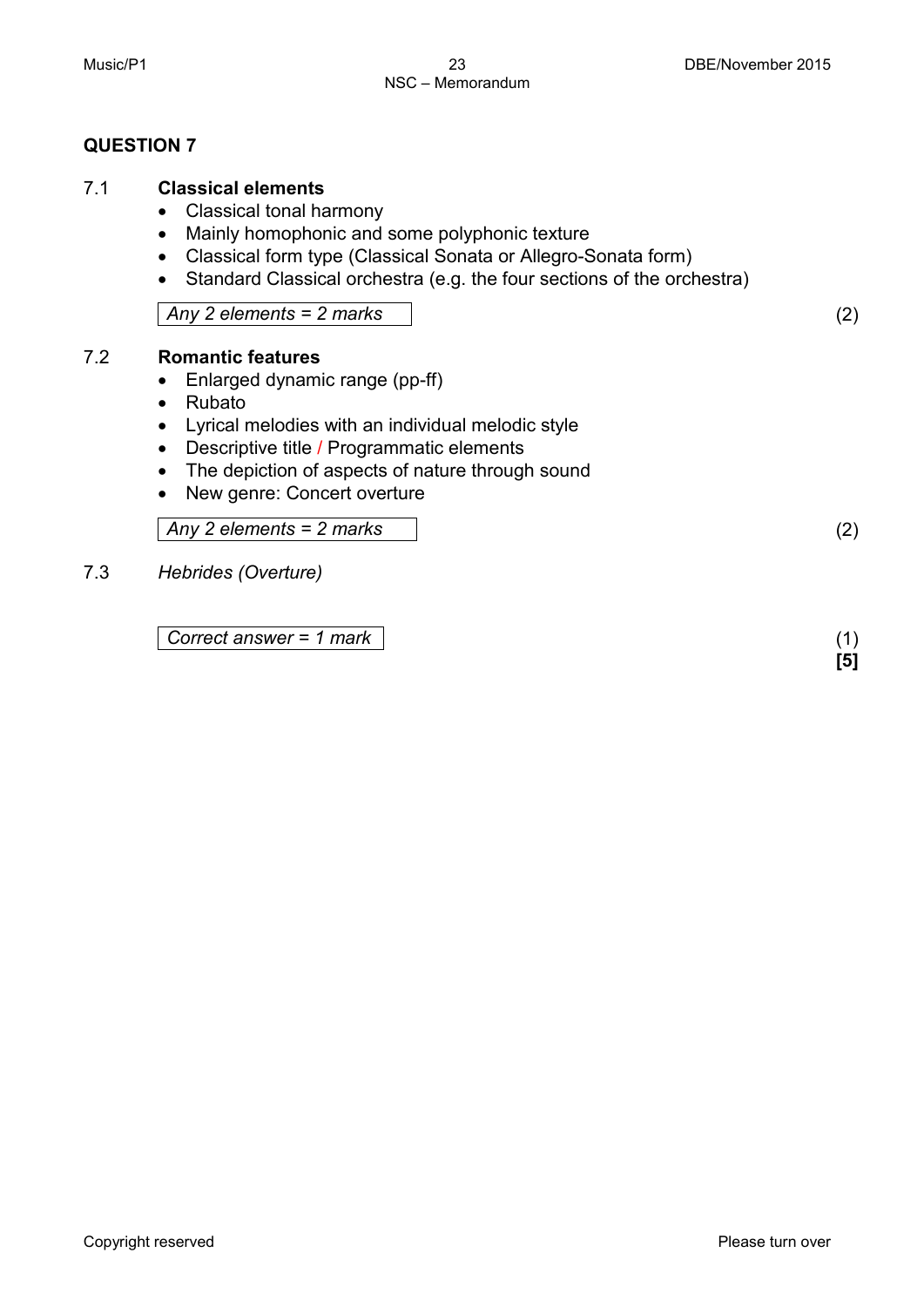# **QUESTION 8**

- 8.1 Bridge/Link
- 8.2 Development<br>8.3 Recapitulation
- 8.3 Recapitulation *(Repetition is not accepted)*
- 8.4 Second subject (Tonic key)<br>8.5 Coda
- **Coda**

*Each correct answer = 1 mark* **[5]**

# **QUESTION 9**

• Strings section: 1st violins, 2nd violins, violas, cellos, double basses

*Any 4 stringed instruments x ½ mark = 2 marks*

• Woodwind section: (2) flutes, (2) oboes, (2) clarinets, (2) bassoons

*Any 2 woodwind instruments x ½ mark = 1 mark*

• Brass section: (2) French horns and (2) trumpets

*2 brass instruments x ½ mark = 1 mark*

• Percussion section: (2) timpani

*timpani = 1 mark* **[5]**

*Naming of only sections of the orchestra = ½ mark = maximum 2 marks*

# **QUESTION 10**

| <b>Element</b> | <b>Fourth movement</b>                                                                                        |
|----------------|---------------------------------------------------------------------------------------------------------------|
| Form           | Macrostructure of symphony extended from 4 to 5 movements                                                     |
|                | Movements 3–4 are linked (no interruption)                                                                    |
|                | $4th$ movement moves smoothly into $5th$ a novel idea                                                         |
|                | 4th is the climax of the three movements                                                                      |
|                | 4th movement in free or episodic form – different scenes are<br>depicted                                      |
|                | Episodes (Sections/Phrases) linked to                                                                         |
|                | programmatic content                                                                                          |
|                | Use of different motifs- e.g. rain motif, thunder and lightning<br>motif, wind motif, etc.                    |
|                | Cadences are less obvious due to continuous forward drive of<br>material which paints the storm through music |

*Any 5 facts = 5 marks*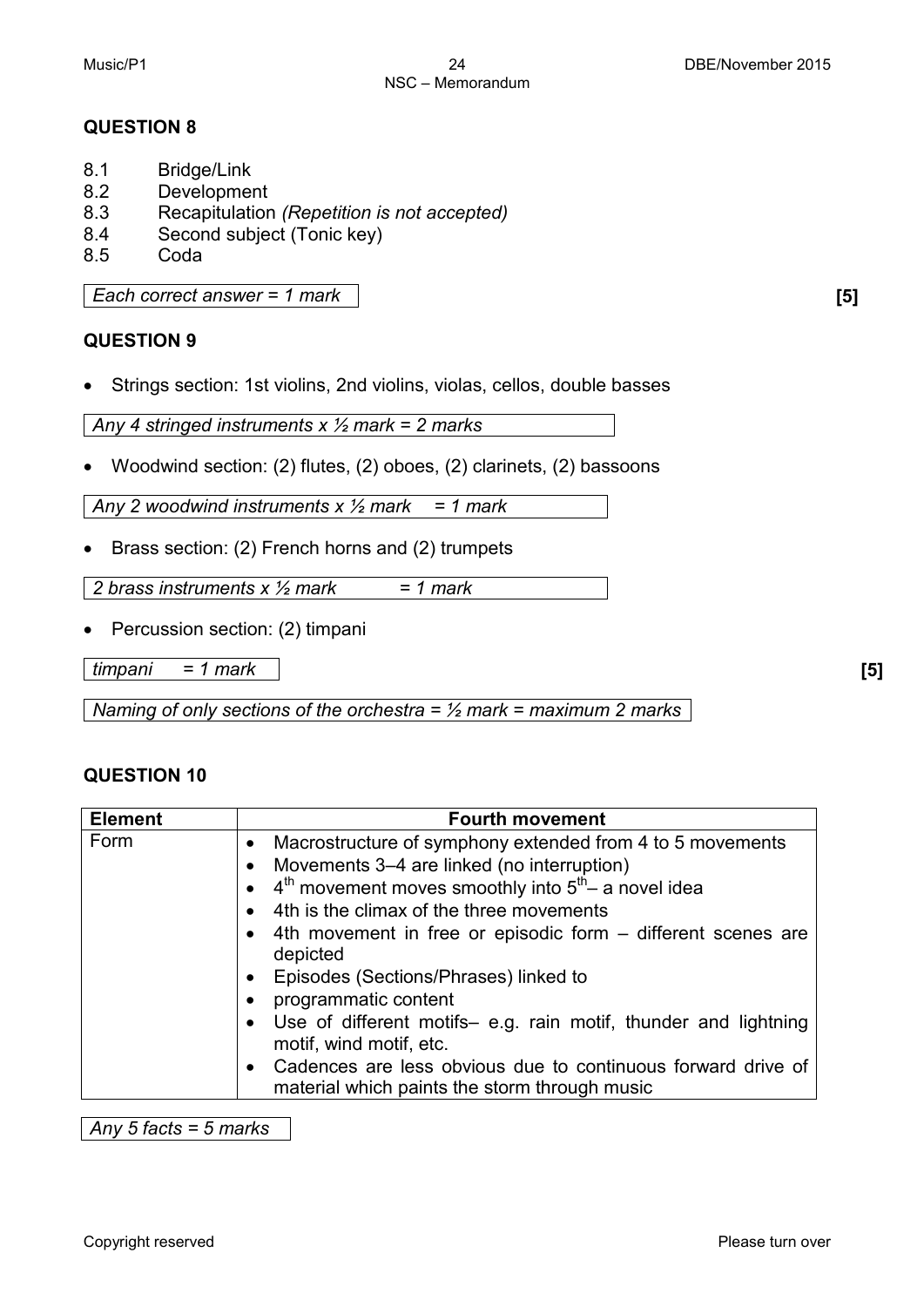# NSC – Memorandum

| <b>Element</b>  | <b>Fourth movement</b>                                                    |  |  |
|-----------------|---------------------------------------------------------------------------|--|--|
| Instrumentation | • Standard classical orchestra<br>Added piccolo<br><b>Added trombones</b> |  |  |
|                 | • Used timpani extensively for dramatic effect                            |  |  |

*Any 2 facts = 2 marks*

| Mood/<br>Title: Thunderstorm/Storm<br>$\bullet$<br>Atmosphere<br>Programmatic elements, realistic portrayal of the storm: e.g.<br>٠                                                                                                                                                                                                                                                                                                                                                   | <b>Element</b> | <b>Fourth movement</b> |
|---------------------------------------------------------------------------------------------------------------------------------------------------------------------------------------------------------------------------------------------------------------------------------------------------------------------------------------------------------------------------------------------------------------------------------------------------------------------------------------|----------------|------------------------|
| $\circ$<br>Raindrops: Staccato on strings<br>$\circ$<br>Lightning strikes: Arpeggios on strings<br>$\circ$<br>$\circ$ Storm climax: Piccolo etc.<br>(to a maximum of 2 marks)<br>Unpredictable movement, full of surprises<br>$\bullet$<br>Wide dynamic range to depict ebb and flow of storm<br>Tempo: Allegro<br>F minor – main key helps to establish the ominous mood<br>Tonal instability to depict the agitation of the storm<br>Use of diminished sevenths for dramatic effect |                | Thunder: Timpani       |

# *Any 5 facts = 5 marks*

The essay will be marked according to the following criteria:

| <b>DESCRIPTION</b>                 | <b>MARK ALLOCATION</b>                                                                                                                   |    |
|------------------------------------|------------------------------------------------------------------------------------------------------------------------------------------|----|
| Form                               | 1 mark for each correct fact                                                                                                             |    |
| <b>Instrumentation</b>             | 1 mark for each correct fact                                                                                                             |    |
| <b>Mood/Atmosphere</b>             | 1 mark for each correct fact                                                                                                             |    |
| Logical presentation and structure | $\cdot$ Excellent<br>$=$ 3 marks<br>$= 2$ marks<br>$\bullet$ Good<br>$= 1\frac{1}{2}$ marks<br>• Average<br>$\cdot$ Weak<br>$=$ 1/2 mark | 3  |
| <b>TOTAL</b>                       |                                                                                                                                          | 15 |

**TOTAL SECTION C: 40**

**OR**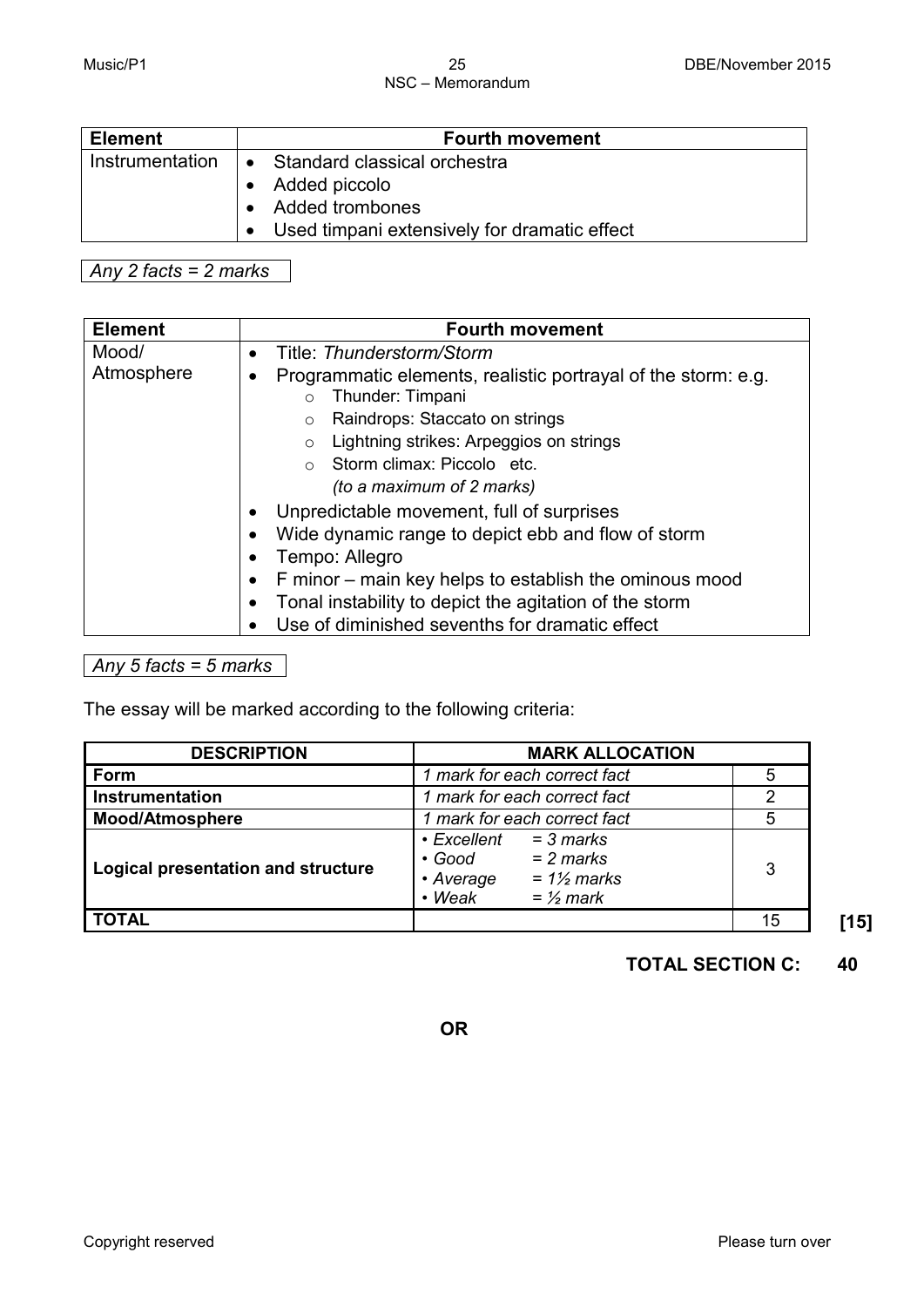# **SECTION D: JAZZ**

# **QUESTION 11**

| 11.1 | Flügelhorn                      |                                                |  |     |
|------|---------------------------------|------------------------------------------------|--|-----|
|      |                                 | Correct answer = $1$ mark                      |  | (1) |
| 11.2 |                                 | The Dark City Sisters                          |  |     |
|      |                                 | The Flying Jazz Queens                         |  |     |
|      |                                 | Correct answer = $1$ mark                      |  |     |
|      |                                 | Any other correct answer will also be accepted |  | (1) |
| 11.3 | ٠                               | Solo pennywhistle playing                      |  |     |
|      | ٠                               | Moderate to upbeat tempo                       |  |     |
|      | Skiffle-like beat<br>$\bullet$  |                                                |  |     |
|      | Jive/Swing rhythms<br>$\bullet$ |                                                |  |     |
|      | $\bullet$                       | Weaving of different melody lines together     |  |     |
|      | $\bullet$                       | Melody developed through improvisation         |  |     |
|      |                                 |                                                |  |     |
|      |                                 | 1 mark for each correct answer $=$ 3 marks     |  | (3) |
| 11.4 |                                 |                                                |  |     |
|      | Harmony                         |                                                |  |     |
|      | Harmony                         | $= 1$ mark                                     |  | (1) |
|      |                                 |                                                |  |     |
| 11.5 | 11.5.1<br>Е                     | jazz at home                                   |  |     |
|      | 11.5.2<br>$\mathsf{C}$          | marabi                                         |  |     |
|      | 11.5.3<br>D                     | Cape jazz                                      |  |     |
|      | 11.5.4<br>B                     | New jazz                                       |  |     |
|      | 11.5.5<br>$\mathsf{A}$          | recent years                                   |  |     |
|      | 11.5.6<br>F                     | jazz in exile                                  |  |     |
|      |                                 |                                                |  |     |
|      |                                 | Each correct answer = 1 mark up to 4 marks     |  |     |

*Note to the marker: Mark only the first four answers if all questions were answered.* (4)

**[10]**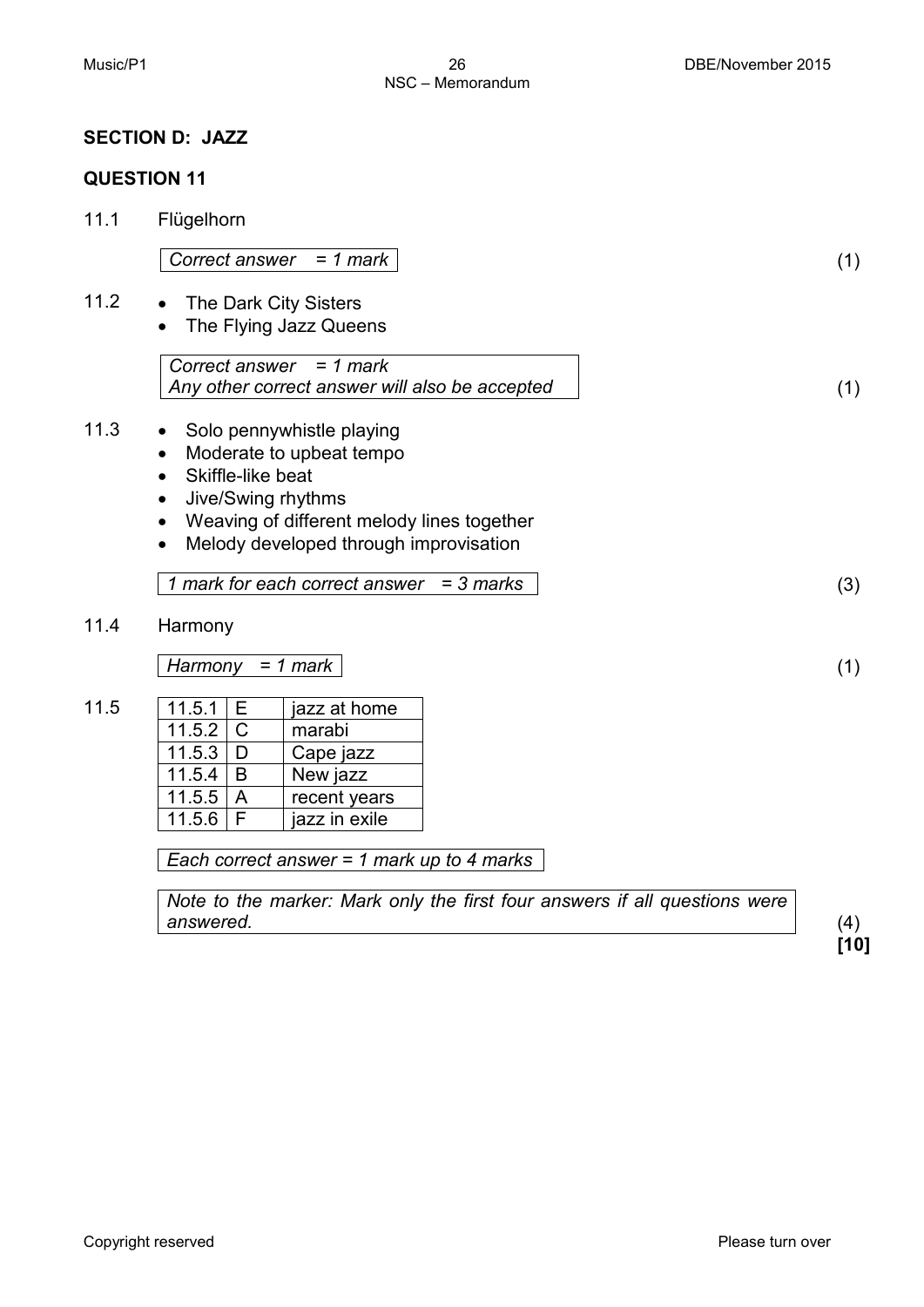# **QUESTION 12**

- 12.1 Timbre: instrumentation and arrangements in big band style
	- Melody: free and flexible
	- Style: mbaqanga and kwela-style influences; hard-driving blues style

$$
1 mark for each correct fact to a maximum of 2 = 2 marks
$$
\n(2)

- 12.2 Moved away from the organised aspect of big band music
	- Free improvised music
	- Freedom and flexibility in playing
	- Brotherhood of Breath a mixture of hard-driving blues and wild experimentalism with a unique South African flavour
	- Combined kwela with more progressive ideas retaining an Africanflavoured avant-garde sound

*1 mark for each correct reason to a maximum of 2 = 2 marks* (2)

- 12.3 Duke Ellington/Thelonious Monk/Charles Mingus
	- Bela Bartok/Schoenberg
	- Dollar Brand/Cecil Barnard

*Any correct answer = 1 mark* (1)

# **QUESTION 13**

- 13.1 Malombo
	- New jazz

*Correct answer = 1 mark* (1)

- 13.2 Blends traditional compositions and cultural themes
	- Fusing of musical traditions of the Bapedi and VhaVenda with jazz
	- African drums and hand percussion interplay with unique guitar and flute sounds
	- African rhythms provided by the bongo and malombo drums
	- Comprises song, dance and dramatic elements
	- Uses the 12-bar blues structure
	- Soothing major chords with occasional bursts of rapid playing and impassioned singing
	- Guitar, bass guitar, African drums, flute

*1 mark for each correct fact to a maximum of 4 = 4 marks* (4)

**[5]**

**[5]**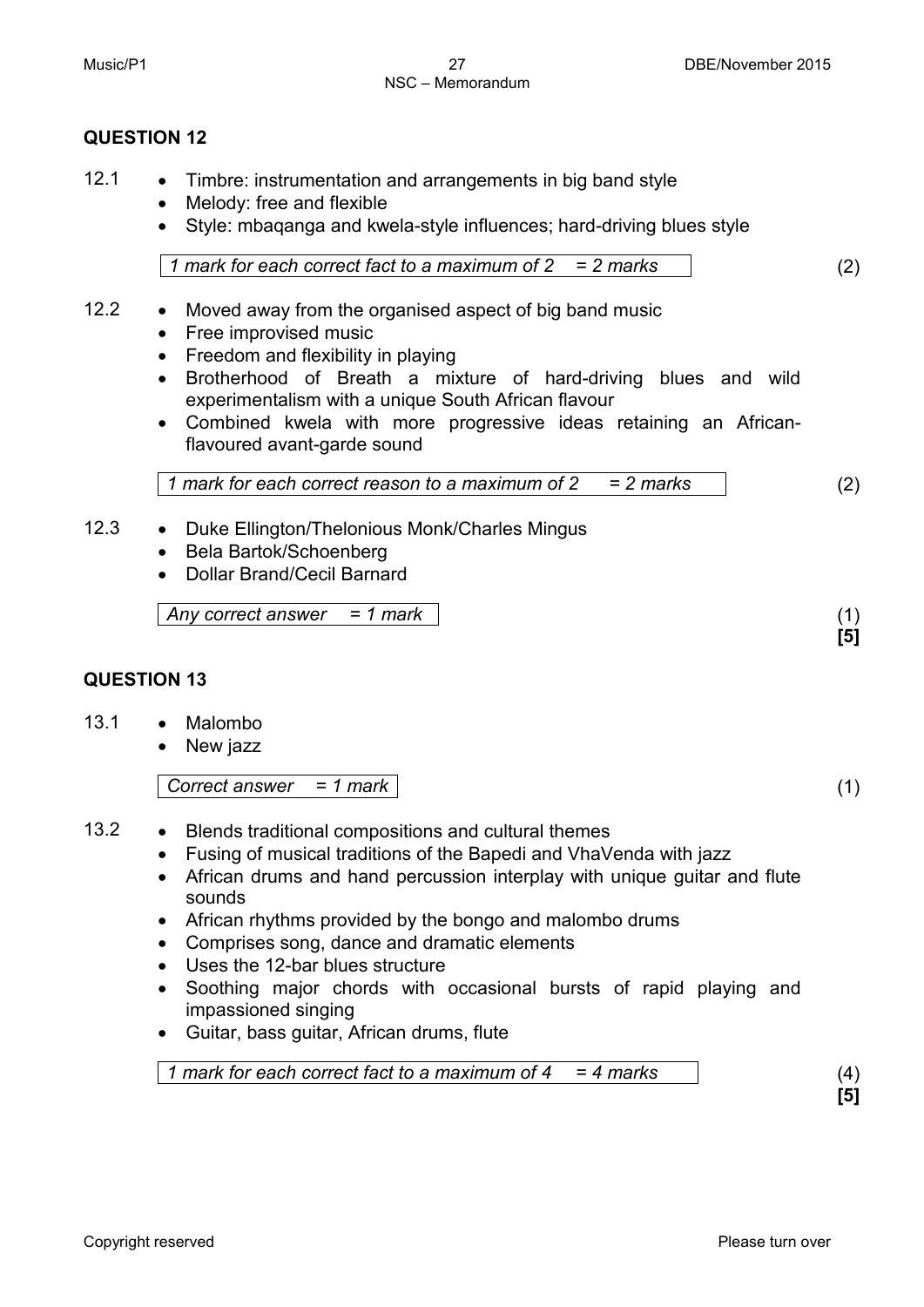# **QUESTION 14**

14.1 Marabi

*Correct answer = 1 mark* (1)

- 14.2 Tiekiedraai (Cape folk dance)
	- Xhosa folk songs
	- Early American jazz
	- Ragtime and blues
	- Created by black urban working-class musicians at parties and shebeens
	- Used for social occasions, e.g. stokvel parties
	- 1920s in Johannesburg

*1 mark for each correct fact to a maximum of 4 = 4 marks* (4)

# **QUESTION 15**

# **Origins – political landscape – Sophiatown:**

- People forced to work in the city due to legislation that restricted land ownership by black people
- Early 1960s in the townships Sophiatown new urban lifestyles of South Africa's black city dwellers
- Loneliness of being away from the family entertainment found at local shebeens
- Sophiatown: legal status as a 'freehold' or multicultural area where new music develops
- Sophiatown attracted the most adventurous performers of the new musical forms, and became a hotbed of the rapidly developing black musical culture
- Radio used to spread propaganda and force a particular culture onto people
- Radio only played American and Western music
- Black musicians were forced to censor their own lyrics to receive airplay
- The music was produced to make quick cash (pop music of that era)

# *Any 5 facts for 5 marks*

# **Style characteristics:**

- Influenced by the earlier styles of marabi and kwela (a fusion between marabi and kwela)
- The cyclic structure of marabi met with traditional dance styles such as the traditional Zulu indlamu
- Mbaqanga keeps the dance-like stylistic characteristics but presents a more powerful sound and harder driving beat than kwela and other dance genres
- The use of Western instruments allowed mbaqanga to develop into a South African version of jazz
- The mbaqanga sound indicated a mix between Western instrumentation and South African vocal style

**[5]**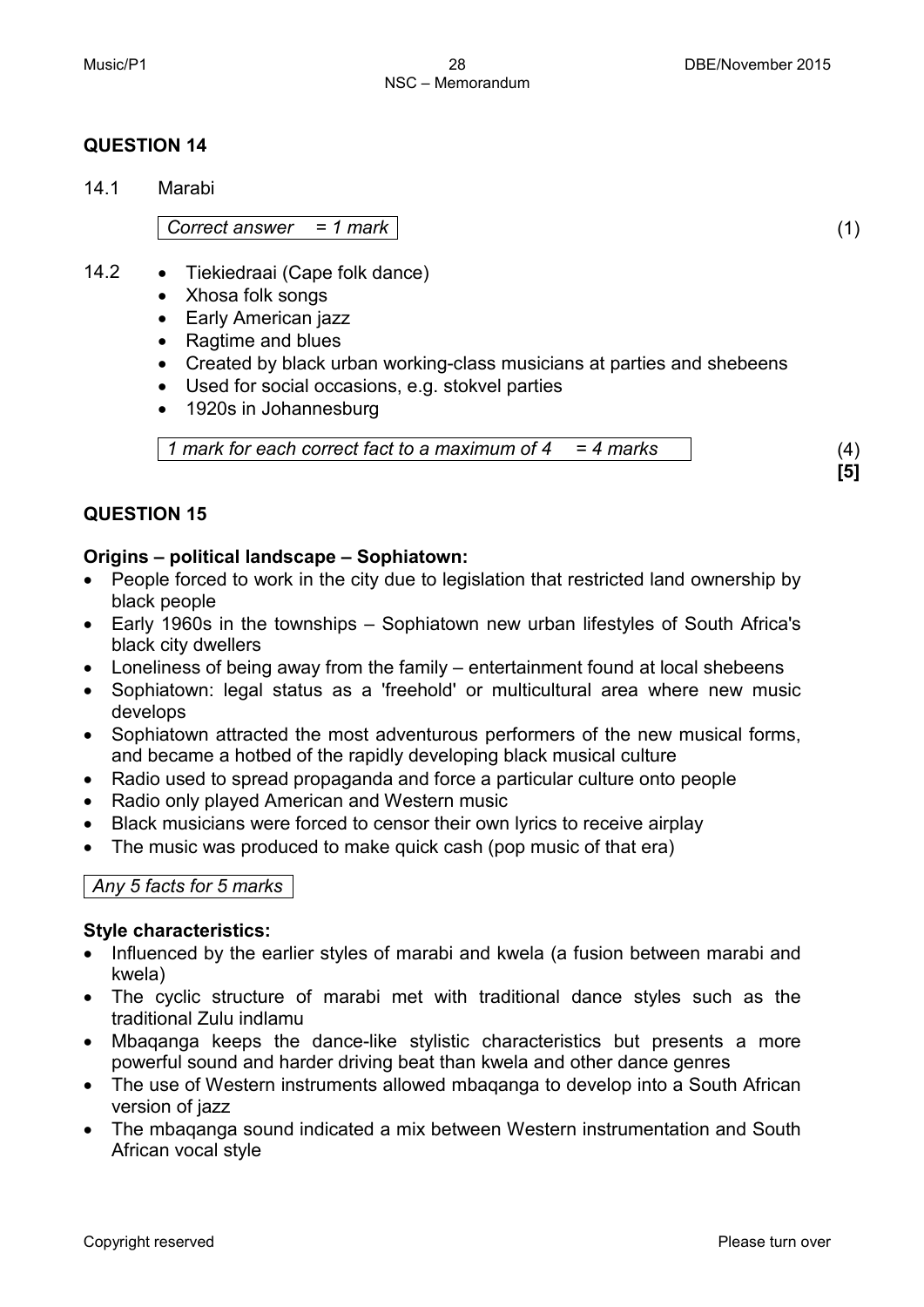- A typical mbaqanga song begins with a brief improvised introduction featuring a rhythmically ambiguous line from a solo guitar
- A four-bar sequence of chords, on which the entire piece is based, is set by the drums and bass guitar
- Chord progressions:  $I IV 16/4 V$  or  $I IV V I$
- Close harmonies based on the female vocal style of the Mahotella Queens
- Repetitive music themes
- Call and response used in the vocal passages, as well as between voice and instrument
- Call and response used between the lead vocalist and backing vocalist(s)
- Bass lines play an important role in mbaqanga songs, because they do not only provide the harmonic framework, but often repeat rhythmic and melodic ideas found in the vocal lines
- Lyrics: in the vernacular (various African languages)
- Instrumentation: bass, drums, electric guitar, vocalist(s)/ensemble, electronic organ, brass, saxophone
- Vocalisations, e.g. crepitations and ululations included

# *Any 5 facts for 5 marks*

# **Songs and artists**

- *Umjomela:* Makgonatsohle Band
- *Bulugwe lami:* Cool Crooners
- *Wamuhle:* Soul Brothers
- *Pata Pata:* Miriam Makeba

# *Any 2 songs with corresponding artists = 2 marks*

The essay will be marked according to the following criteria:

| <b>DESCRIPTION</b>                 | <b>MARK ALLOCATION</b>                                   |                                                                      |    |
|------------------------------------|----------------------------------------------------------|----------------------------------------------------------------------|----|
| <b>Origins</b>                     | 1 mark for each correct fact                             |                                                                      |    |
| <b>Style characteristics</b>       | 1 mark for each correct fact                             |                                                                      |    |
| <b>Songs and artists</b>           | 1 mark for each correct fact                             |                                                                      |    |
| Logical presentation and structure | • Excellent<br>$\cdot$ Good<br>• Average<br>$\cdot$ Weak | $=$ 3 marks<br>$= 2$ marks<br>$= 1\frac{1}{2}$ marks<br>$=$ 1/2 mark | 3  |
| <b>TOTAL</b>                       |                                                          |                                                                      | 15 |

# **TOTAL SECTION D: 40**

**OR**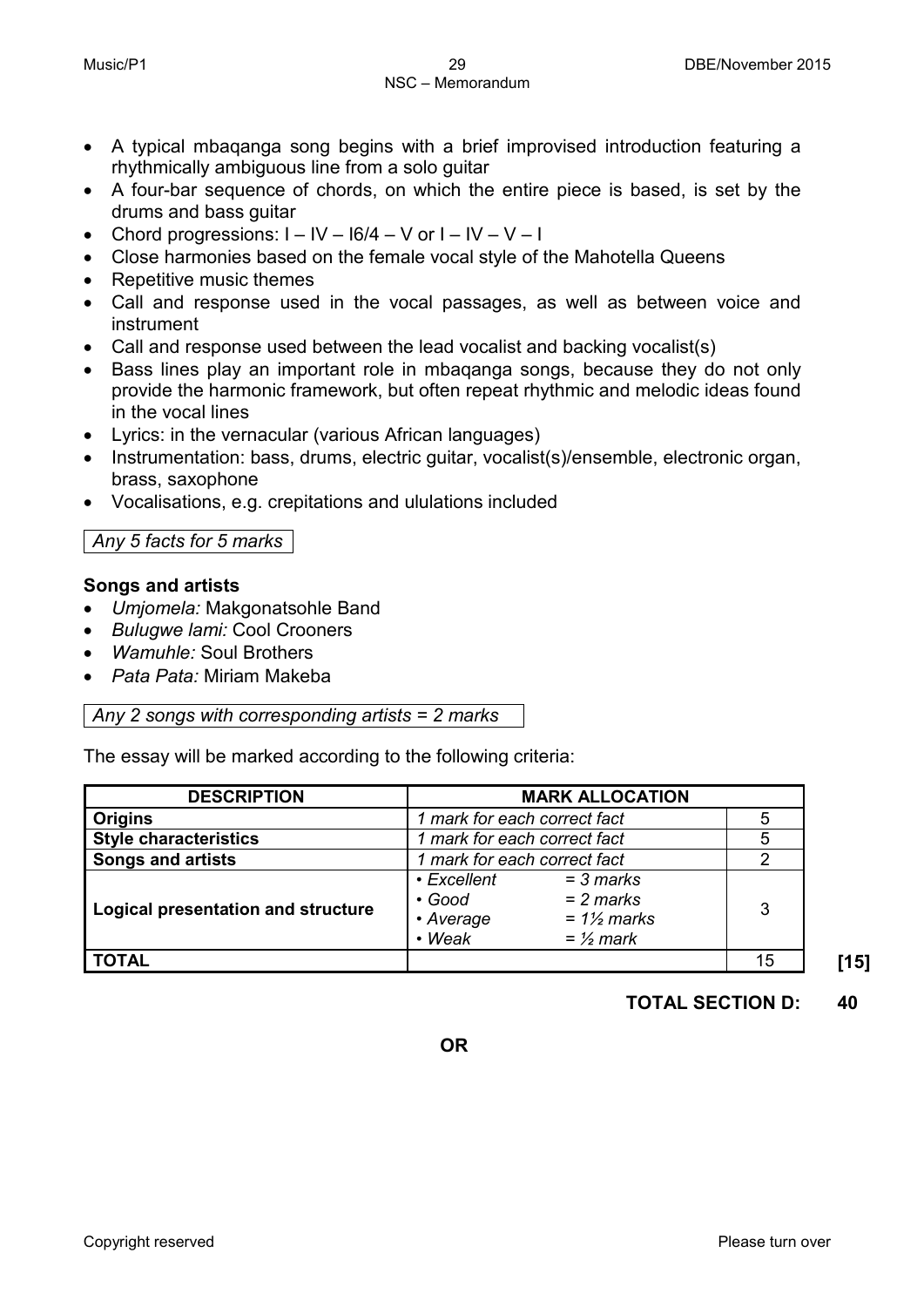# 16.2 • Ukuvamba – strumming chords percussively

• Ukupika – a finger-picking style

**SECTION E: INDIGENOUS AFRICAN MUSIC (IAM)**

- In ukupika, the thumb plays Amadoda (lower strings)
- The other fingers on the right hand (mainly the index finger) play a melody on Amantombazane (upper strings) (2)
- 16.3 VhaVenda

*Correct answer = 1 mark* (1)

16.4 Isicathamiya

16.5

*Correct answer = 1 mark* (1)

| 16.5.1     |               | amaSwati        |
|------------|---------------|-----------------|
| $16.5.2$ G |               | vhaVenda        |
| 16.5.3     | D             | amaXhosa        |
| 16.5.4     | H             | Batsonga        |
| $16.5.5$ F |               | <b>Basotho</b>  |
| 16.5.6     | E             | amaNdebele      |
| 16.5.7     | B             | <b>Batswana</b> |
| 16.5.8     | $\mathcal{C}$ | <b>Bapedi</b>   |
| 16.5.9     | $\mathsf{A}$  | amaZulu         |

*Each correct answer = 1 mark up to a maximum of 4 marks*

*Mark only the first four answers if all questions were answered.*

(4) **[10]**

**QUESTION 16**

16.1 • Ukupika

• Ukuvamba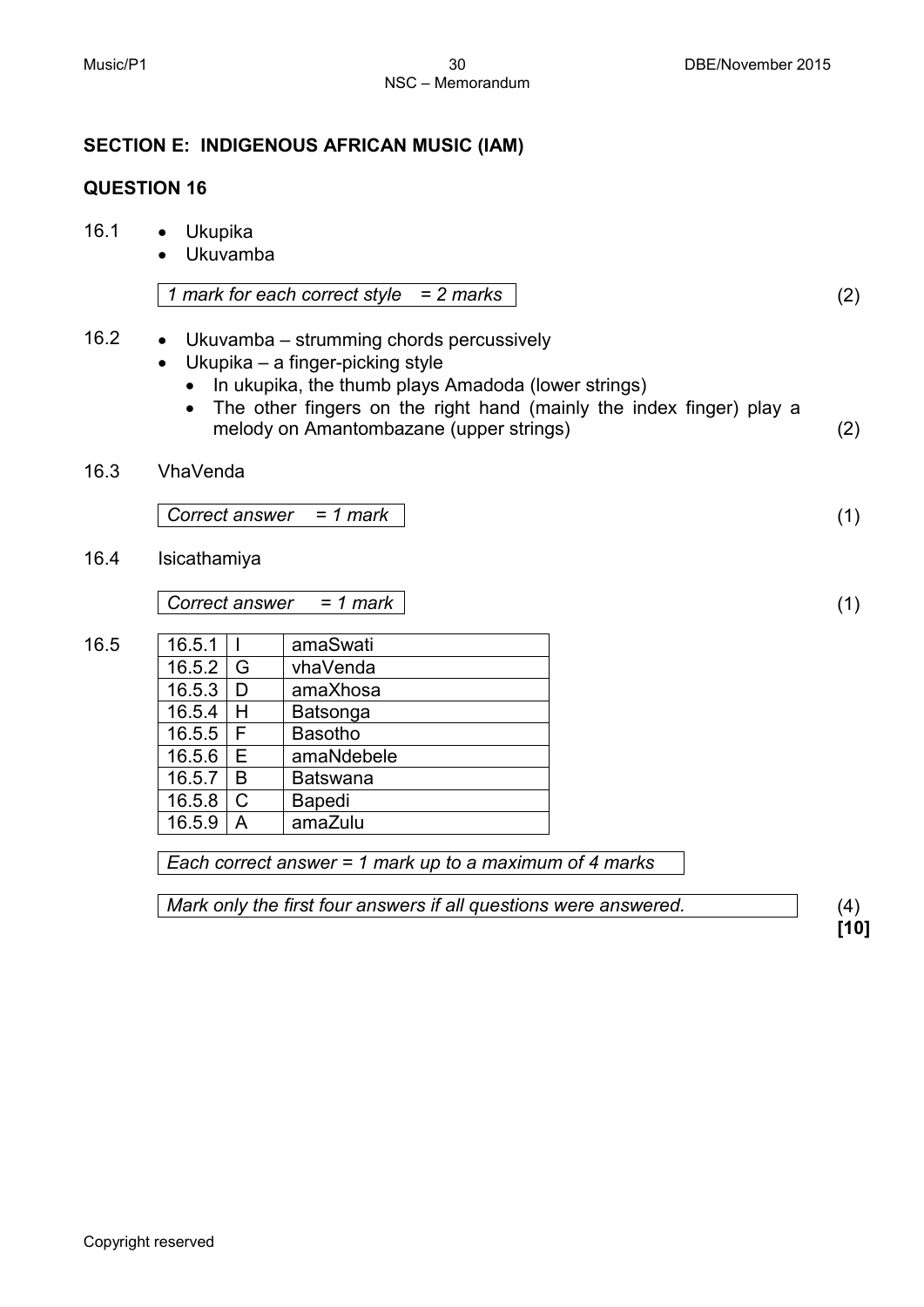# **QUESTION 17**

- 17.1 Adapted kiba to be performed on any instrument
	- Uses Bapedi drums: kiba, moropa wa diatla and ditinti
	- Bapedi language used in lyrics of praise-singing
	- Vocal techniques such as crepitations and vocal lilting used
	- Polyrhythms are prevalent
	- Traditional Sepedi music with a modern beat and instrumentation
	- Bapedi dance movements used in performances

*Any 4 facts = 4 marks* (4)

- 17.2 Philip Tabane
	- Malombo

*Correct answer = 1 mark* (1)

# **QUESTION 18**

# (a) **TSHIKONA**

• VhaVenda

# **Features**

- Song-dance style practised by the VhaVenda people
- Performed by both men and women
- Men play pipes and women play drums
- The pipes are tuned differently

# **Function**

- Performed during important occasions, e.g. installation of a new king, or commemoration of the death of a king
- Each chief has their own Tshikona band which accompanies him when he visits other villages
- The Tshikona bands from the different villages often compete against one another

# **Instrumentation**

- Mbila mutondo 21-key xylophone
- Mbila dzamadeza 27-key lamellophone
- Ngoma huge pegged drum
- Voices

# *Marks will be allocated as follows:*

- *Features = 2 marks*
- *Function = 2 marks*
- *Instrumentation = 1 mark*

*TOTAL = 5 marks* **[5]**

**[5]**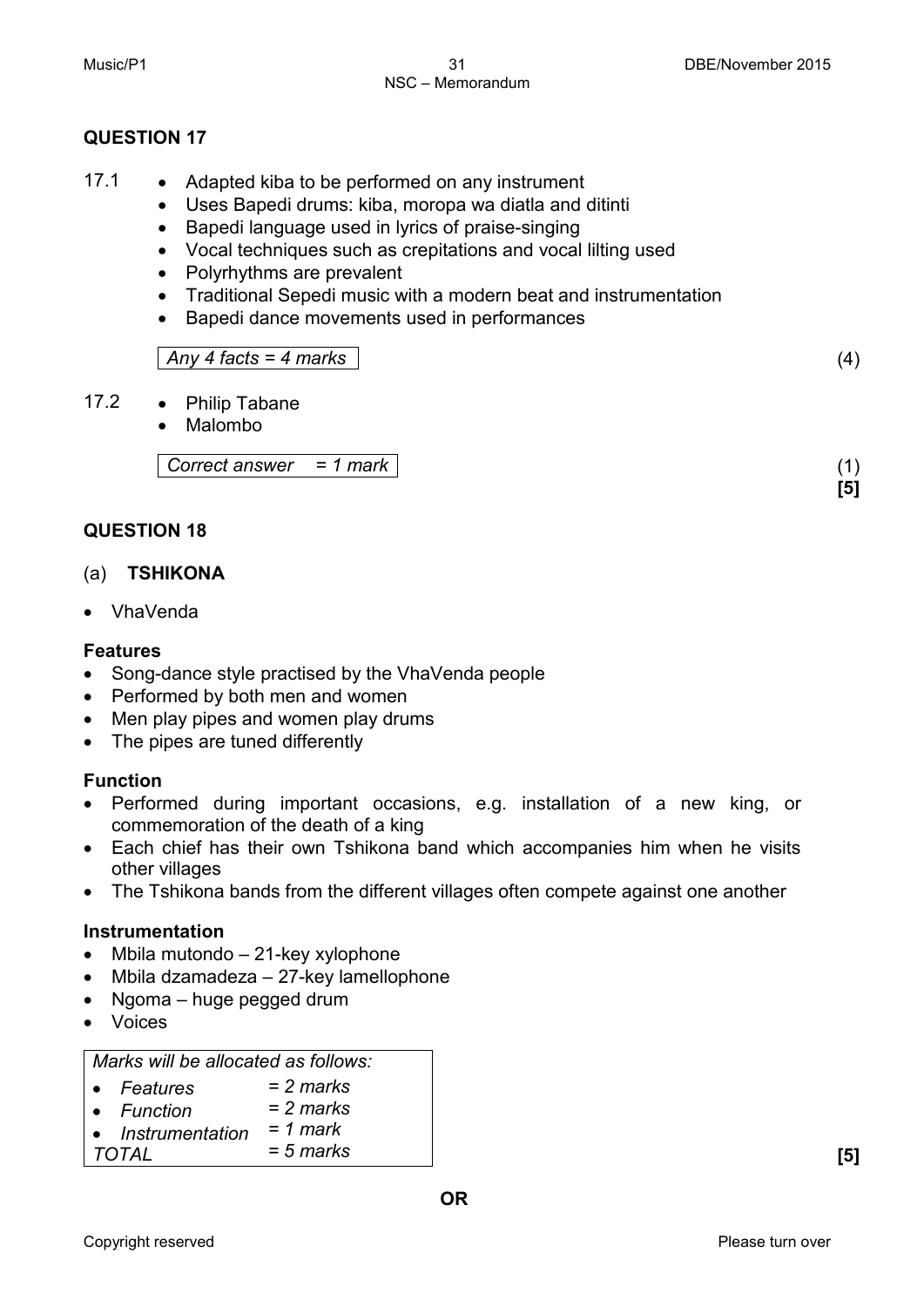# (b) **BORANKANA**

• Batswana (BaKwena)

# **Features**

- A song-dance style practised by the Batswana/BaKwena people
- Performed by both young and old men
- Women and girls play the role of singers and body percussionists
- Uses the Setlhako and Sephuma rhythms

# **Function**

- Used for entertainment
- Performed during tribal activities
- Traditional ceremonies

# **Instrumentation**

- Clapping
- Voices

# *Marks will be allocated as follows:*

| • Features                               | = 2 marks   |
|------------------------------------------|-------------|
| • Function<br>• Instrumentation = 1 mark | $= 2$ marks |
| TOTAL                                    | $= 5$ marks |
|                                          |             |

**OR**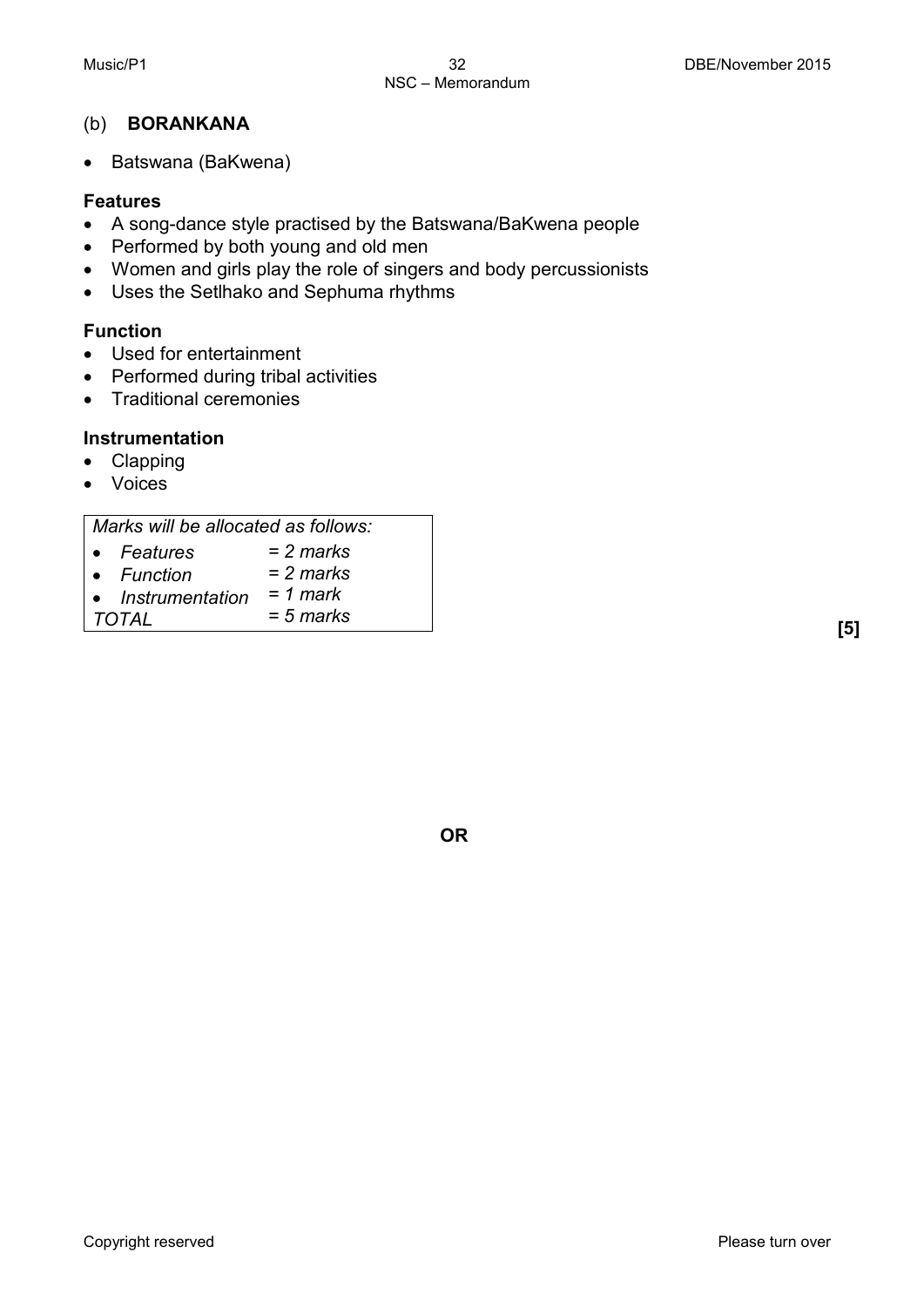# (c) **MUCHONGOLO**

• Batsonga

# **Features**

- A song-dance style practised by the Batsonga people
- Performed by men (warriors)
- Energetic bursts of movement
- High lifting of feet and stomping
- Drums are played in polyrhythmic fashion

# **Function**

- War entertainment
- Preparations for a campaign
- Warrior readiness

# **Instrumentation**

- Xigubu (double-headed drum)
- Ncomone (type of tambourine)
- Xitiringo (three-hole transverse flute)
- Xitende (large gourd-resonated braced bow)
- Mohambi (ten-slat xylophone)
- Voices

| Marks will be allocated as follows: |  |
|-------------------------------------|--|

- *Features = 2 marks*
- *Function = 2 marks*
- *Instrumentation = 1 mark*
- *TOTAL = 5 marks*

# (d) **MOHOBELO**

• Basotho

# **Features**

- A song-dance style practised by the Basotho people
- Performed by men
- Three main movements occur:
	- Bohobela (high kicks)
	- Molapo (leaps and twists)
	- Phethola letsoho (hand movements)

# **Function**

- Traditional ceremony
- Used for special occasions:
	- Swearing in of new chief
	- To honour the chief
	- For entertainment during the chief's ceremonial procedures

Copyright reserved **Please turn over the Copyright reserved** Please turn over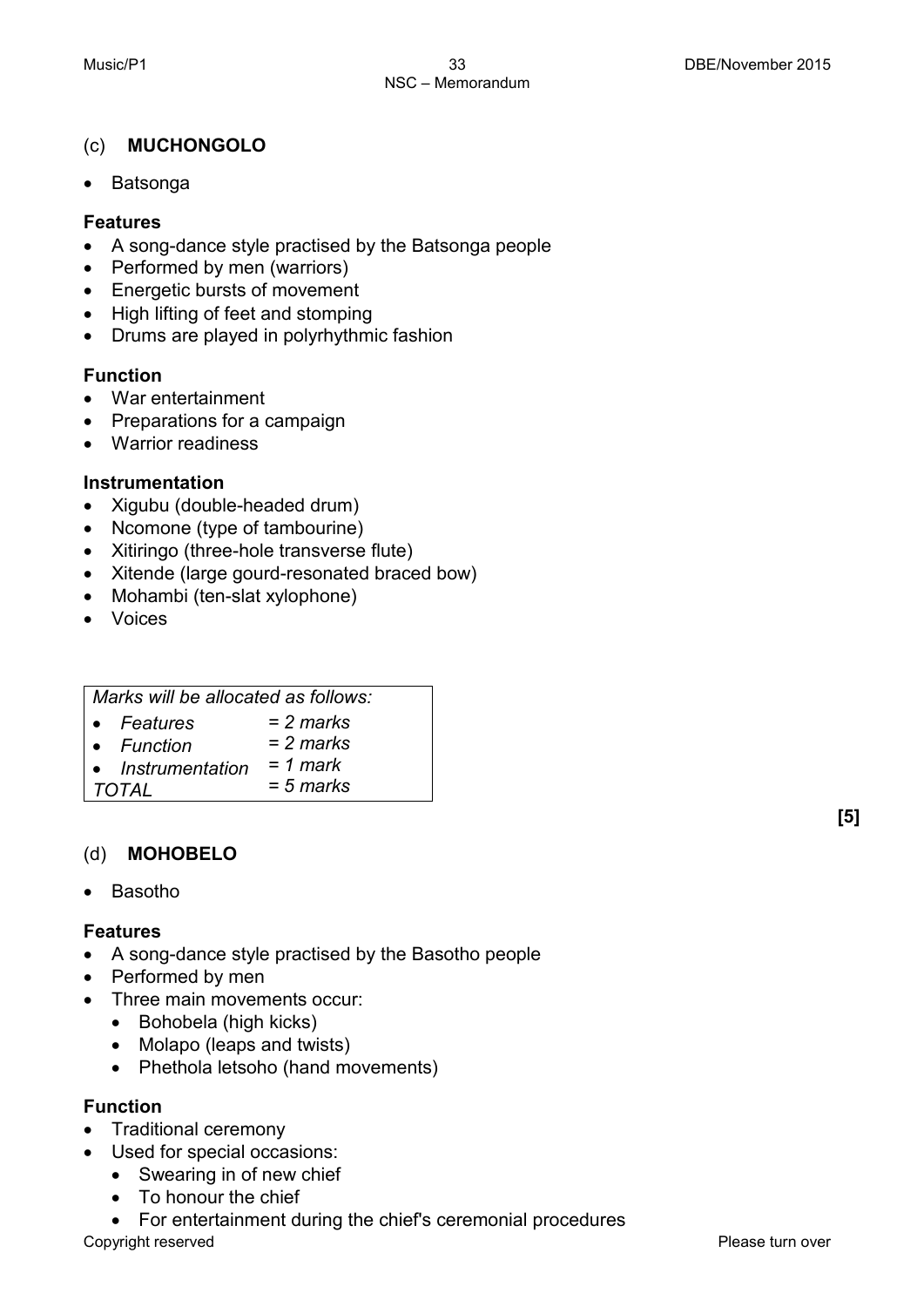# **Instrumentation**

- Drums
- Clapping
- Voices

*Marks will be allocated as follows:*

- *Features = 2 marks*
- *Function = 2 marks*
- *Instrumentation = 1 mark*
- *TOTAL = 5 marks* **[5]**

# (e) **ISITSHIKIZA**

• Ndebele

# **Features**

- A Ndebele ceremonial song-dance
- Performed by both women and men (but mostly by men)
- Women do not raise their feet above the knees

# **Function**

- Performed for traditional ceremonies
	- To honour the king
	- Performed to entertain the king
	- Warriors re-enact war stories

# **Instrumentation**

- Clapping
- Voices

# *Marks will be allocated as follows:*

| • Features        | = 2 marks   |
|-------------------|-------------|
| • Function        | $= 2$ marks |
| • Instrumentation | $= 1$ mark  |

• *Instrumentation TOTAL = 5 marks*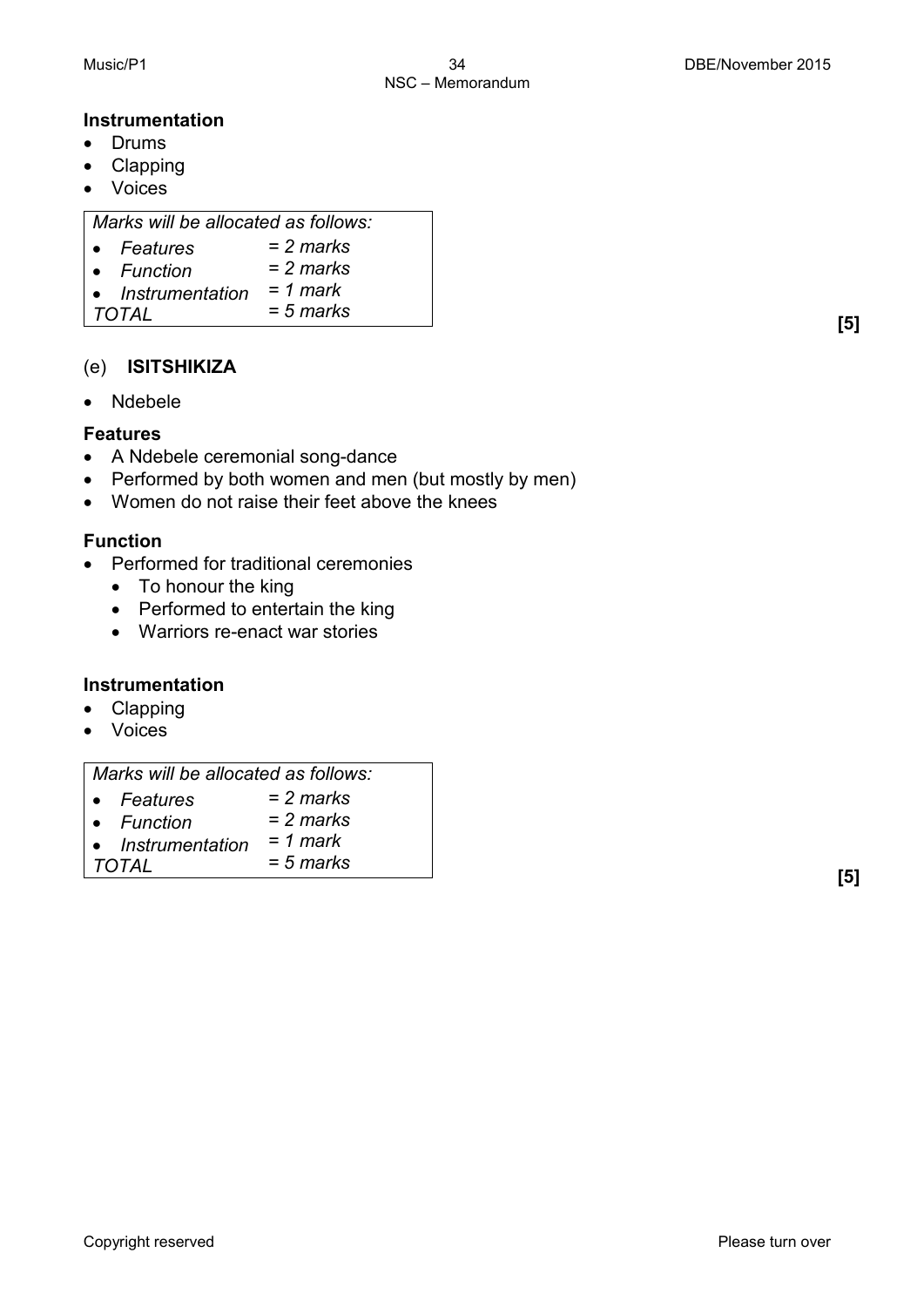# **QUESTION 19**

# **Drumming**

- Is derived from speech rhythm and therefore enhances communication within a community
- Guides the dancing
- Rhythms imitate spoken text and as a result reinforces cultural bonds
- Focuses on cooperation rather than individualistic performance
- Invites the ancestors into the ritual/ceremony

# **Dance movements**

- Have non-verbal meaning which enhances communication
- Give a community a sense of belonging and solidarity
- Spontaneity of performance creates an impression of immediate, on-the-spot creation of dance
- Preserves the community and unifies the audience and the performer

*1 mark for each correct fact = 5 marks Drumming 3 marks + Dance 2 marks OR Drumming 2 marks + Dance 3 marks* **[5]**

# **QUESTION 20**

# **Origins – political landscape – Sophiatown:**

- People forced to work in the city due to the Black Land Act, 1913 (Act 27 of 1913)
- Early 1960s in the townships Sophiatown new urban lifestyles of South Africa's black city dwellers
- Loneliness of being away from the family entertainment found at local shebeens
- Sophiatown: legal status as a 'freehold' or multicultural area where new music develops
- Sophiatown attracted the most adventurous performers of the new musical forms, and became a hotbed of the rapidly developing black musical culture
- Radio used to spread propaganda and force a particular culture onto people
- Radio only played American and Western music
- Black musicians were forced to censor their own lyrics to receive airplay
- The music was produced to make quick cash (pop music of that era)

*Any 5 facts for 5 marks*